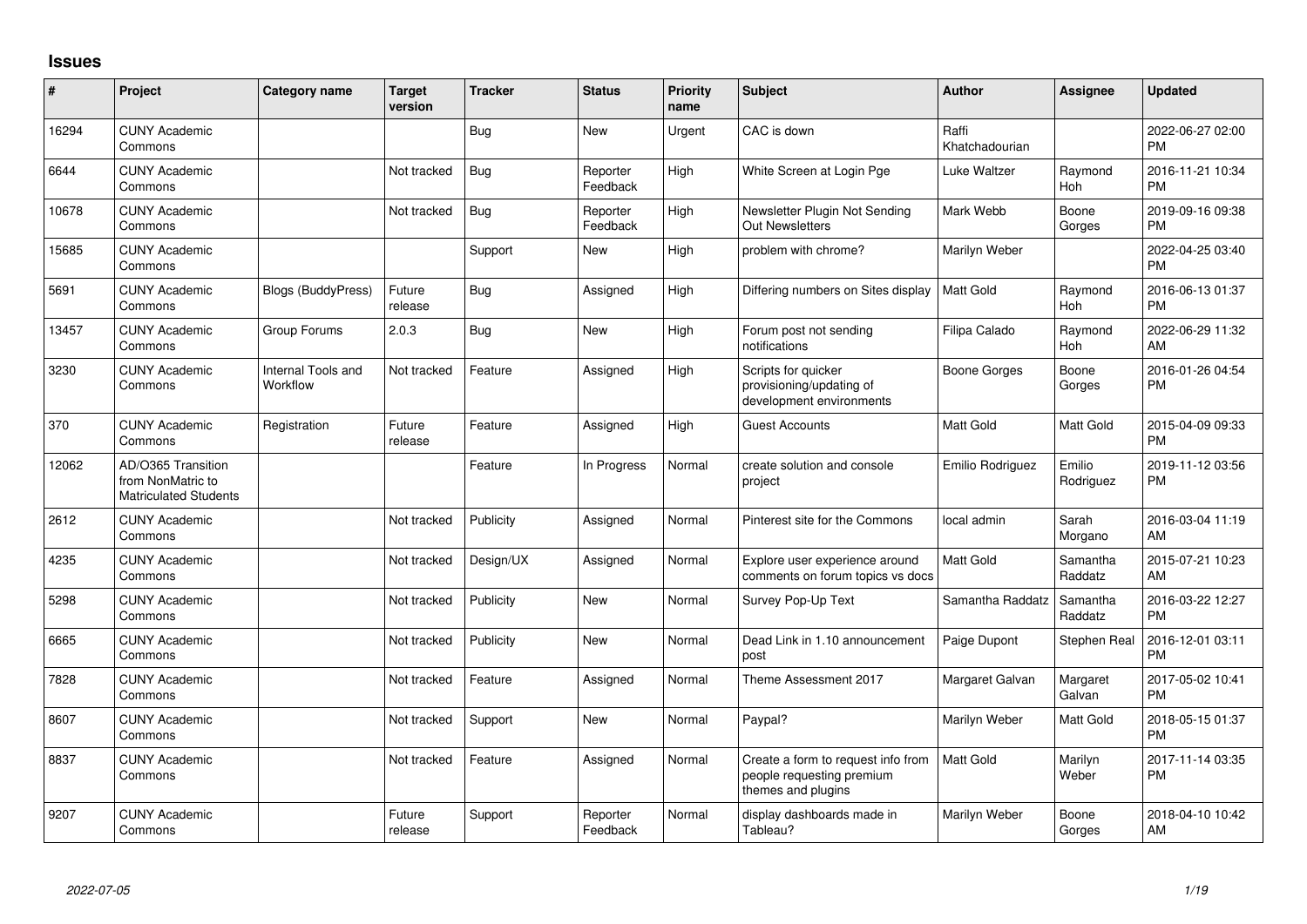| #     | Project                         | Category name | <b>Target</b><br>version | <b>Tracker</b> | <b>Status</b>        | <b>Priority</b><br>name | Subject                                                                                                                                      | Author              | <b>Assignee</b>    | <b>Updated</b>                |
|-------|---------------------------------|---------------|--------------------------|----------------|----------------------|-------------------------|----------------------------------------------------------------------------------------------------------------------------------------------|---------------------|--------------------|-------------------------------|
| 9908  | <b>CUNY Academic</b><br>Commons |               | Not tracked              | Feature        | <b>New</b>           | Normal                  | Is it possible to send email<br>updates to users (or an email<br>address not on the list) for only a<br>single page AFTER being<br>prompted? | Michael Shields     | scott voth         | 2018-06-11 01:34<br>PM        |
| 10262 | <b>CUNY Academic</b><br>Commons |               | Not tracked              | Bug            | Reporter<br>Feedback | Normal                  | Newsletter Plugin: Broken Image<br>at Bottom of All Newsletters                                                                              | Mark Webb           | Raymond<br>Hoh     | 2018-08-30 05:17<br><b>PM</b> |
| 10368 | <b>CUNY Academic</b><br>Commons |               | Future<br>release        | Feature        | Assigned             | Normal                  | Use ORCID data to populate<br>academic profile page                                                                                          | Stephen Francoeur   | Boone<br>Gorges    | 2018-09-25 01:53<br><b>PM</b> |
| 10657 | <b>CUNY Academic</b><br>Commons |               | Not tracked              | Support        | Reporter<br>Feedback | Normal                  | child theme problems                                                                                                                         | Marilyn Weber       |                    | 2018-11-08 01:19<br><b>PM</b> |
| 11131 | <b>CUNY Academic</b><br>Commons |               | Future<br>release        | Feature        | Reporter<br>Feedback | Normal                  | Image Annotation Plugins                                                                                                                     | Laurie Hurson       |                    | 2019-02-26 11:33<br>AM        |
| 11149 | <b>CUNY Academic</b><br>Commons |               | Not tracked              | Support        | Reporter<br>Feedback | Normal                  | comments getting blocked                                                                                                                     | Marilyn Weber       | Raymond<br>Hoh     | 2019-03-26 11:40<br>AM        |
| 11392 | <b>CUNY Academic</b><br>Commons |               | Future<br>release        | Bug            | New                  | Normal                  | Migrate users away from<br><b>StatPress</b>                                                                                                  | <b>Boone Gorges</b> |                    | 2019-04-23 03:53<br><b>PM</b> |
| 11393 | <b>CUNY Academic</b><br>Commons |               | Not tracked              | Publicity      | <b>New</b>           | Normal                  | After 1.15 release, ceate a hero<br>slide and post about adding a site<br>to a group                                                         | scott voth          | Patrick<br>Sweeney | 2019-05-14 10:32<br>AM        |
| 11509 | <b>CUNY Academic</b><br>Commons |               | Not tracked              | Support        | Reporter<br>Feedback | Normal                  | deleted Page causing a Menu<br>problem?                                                                                                      | Marilyn Weber       |                    | 2019-06-04 09:54<br>AM        |
| 11517 | <b>CUNY Academic</b><br>Commons |               | Not tracked              | Feature        | Assigned             | Normal                  | wp-accessibility plugin should not<br>strip 'target="_blank" by default                                                                      | <b>Boone Gorges</b> | Laurie Hurson      | 2019-09-24 09:57<br>AM        |
| 11519 | <b>CUNY Academic</b><br>Commons |               | Not tracked              | Support        | Assigned             | Normal                  | comment option not appearing                                                                                                                 | Marilyn Weber       |                    | 2019-09-24 10:28<br>AM        |
| 11771 | <b>CUNY Academic</b><br>Commons |               | Not tracked              | Support        | Reporter<br>Feedback | Normal                  | post displays in sections                                                                                                                    | Marilyn Weber       |                    | 2019-08-20 10:34<br>AM        |
| 11787 | <b>CUNY Academic</b><br>Commons |               | Not tracked              | Support        | Reporter<br>Feedback | Normal                  | automated comments notifications<br>on ZenDesk                                                                                               | Marilyn Weber       |                    | 2019-08-26 06:18<br><b>PM</b> |
| 11848 | <b>CUNY Academic</b><br>Commons |               | Not tracked              | Support        | Hold                 | Normal                  | a Dean of Faculty wants to share<br>a large file                                                                                             | Marilyn Weber       |                    | 2019-09-24 08:44<br>AM        |
| 11879 | <b>CUNY Academic</b><br>Commons |               | Not tracked              | Bug            | <b>New</b>           | Normal                  | Hypothesis comments appearing<br>on multiple, different pdfs across<br>blogs                                                                 | Laurie Hurson       | Laurie Hurson      | 2019-09-19 02:39<br><b>PM</b> |
| 12004 | <b>CUNY Academic</b><br>Commons |               | Not tracked              | Support        | Reporter<br>Feedback | Normal                  | Notifications for spam blog<br>comments                                                                                                      | Gina Cherry         | Raymond<br>Hoh     | 2019-11-01 12:05<br><b>PM</b> |
| 12198 | <b>CUNY Academic</b><br>Commons |               | Not tracked              | Bug            | Reporter<br>Feedback | Normal                  | Duplicate listing in My Sites                                                                                                                | Tom Harbison        |                    | 2019-12-09 05:50<br>PM        |
| 12328 | <b>CUNY Academic</b><br>Commons |               | Not tracked              | Support        | New                  | Normal                  | Sign up Code for Non-CUNY<br>Faculty                                                                                                         | Laurie Hurson       |                    | 2020-01-28 10:25<br>AM        |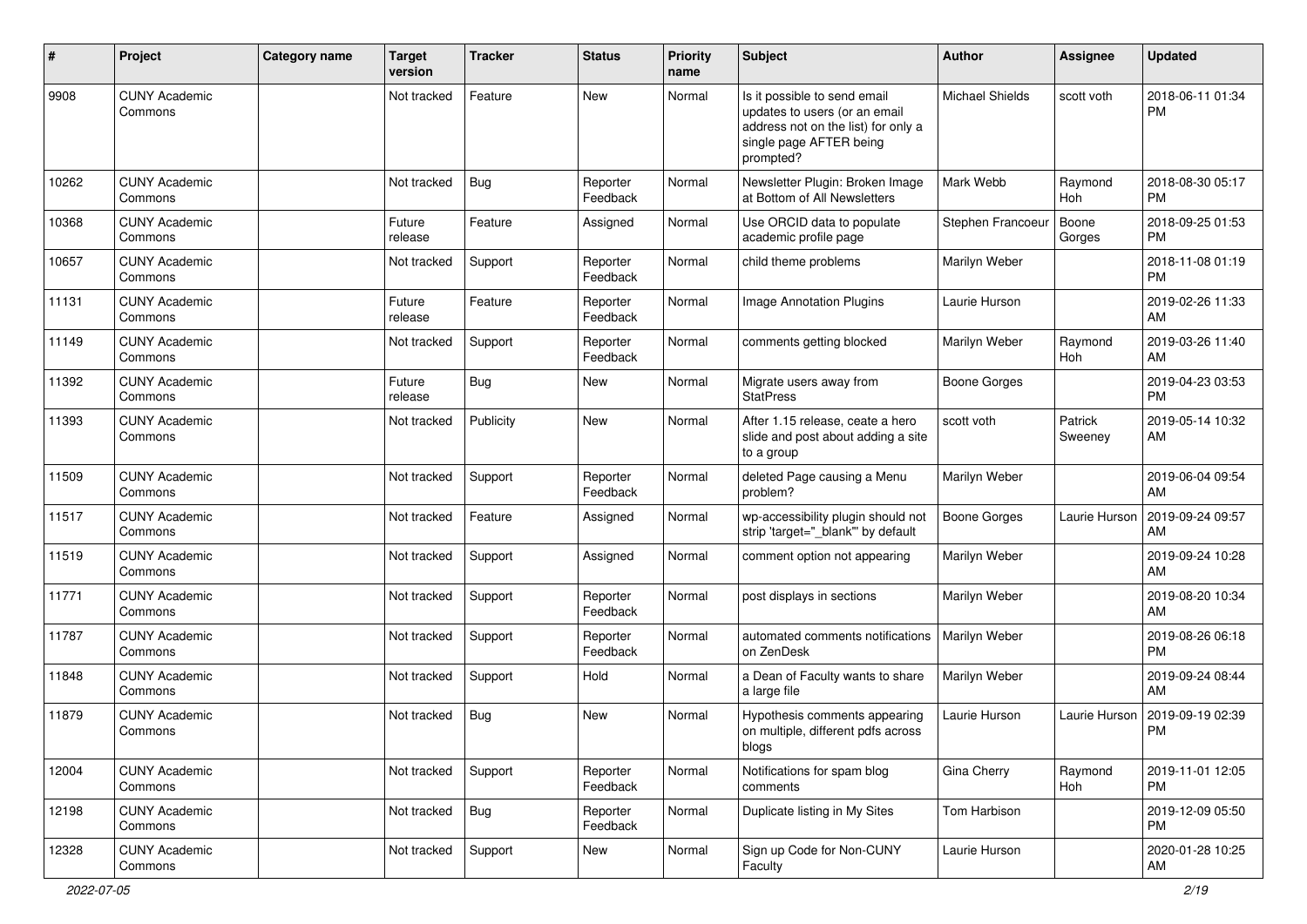| ∦     | Project                         | Category name | <b>Target</b><br>version | <b>Tracker</b> | <b>Status</b>        | <b>Priority</b><br>name | <b>Subject</b>                                                   | <b>Author</b>           | <b>Assignee</b> | <b>Updated</b>                |
|-------|---------------------------------|---------------|--------------------------|----------------|----------------------|-------------------------|------------------------------------------------------------------|-------------------------|-----------------|-------------------------------|
| 12352 | <b>CUNY Academic</b><br>Commons |               | Not tracked              | Support        | <b>New</b>           | Normal                  | "posts list" page builder block<br>option                        | Marilyn Weber           |                 | 2020-02-03 01:29<br><b>PM</b> |
| 12436 | <b>CUNY Academic</b><br>Commons |               | Not tracked              | Bug            | Assigned             | Normal                  | Nightly system downtime                                          | Boone Gorges            |                 | 2020-08-01 09:30<br>AM        |
| 12484 | <b>CUNY Academic</b><br>Commons |               | Not tracked              | Support        | Reporter<br>Feedback | Normal                  | Sign up Code for COIL Course<br>starting in March                | Laurie Hurson           | Matt Gold       | 2020-03-02 02:26<br><b>PM</b> |
| 12911 | <b>CUNY Academic</b><br>Commons |               | Not tracked              | Feature        | <b>New</b>           | Normal                  | Block access to xmlrpc.php based<br>on User-Agent                | Boone Gorges            | Boone<br>Gorges | 2020-06-09 05:12<br><b>PM</b> |
| 13034 | <b>CUNY Academic</b><br>Commons |               | Not tracked              | Support        | Reporter<br>Feedback | Normal                  | a site is asking people to join the<br>Commons to get a download | Marilyn Weber           |                 | 2020-07-12 07:23<br><b>AM</b> |
| 13255 | <b>CUNY Academic</b><br>Commons |               | Not tracked              | Support        | Reporter<br>Feedback | Normal                  | Accessibility problems                                           | Marilyn Weber           |                 | 2020-09-01 05:48<br><b>PM</b> |
| 13286 | <b>CUNY Academic</b><br>Commons |               | Not tracked              | Support        | <b>New</b>           | Normal                  | problem connecting with<br>WordPress app                         | Marilyn Weber           | Raymond<br>Hoh  | 2020-09-08 11:16<br>AM        |
| 13949 | <b>CUNY Academic</b><br>Commons |               | Not tracked              | Bug            | <b>New</b>           | Normal                  | Continued debugging of runaway<br>MySQL connections              | <b>Matt Gold</b>        | Boone<br>Gorges | 2021-09-14 10:42<br>AM        |
| 14394 | <b>CUNY Academic</b><br>Commons |               | Not tracked              | Feature        | <b>New</b>           | Normal                  | Commons News Site - redesign                                     | scott voth              | scott voth      | 2021-09-14 10:46<br>AM        |
| 14398 | <b>CUNY Academic</b><br>Commons |               | Not tracked              | Support        | Reporter<br>Feedback | Normal                  | Events plug-in notification problem                              | Marilyn Weber           |                 | 2021-05-11 11:21<br>AM        |
| 14475 | <b>CUNY Academic</b><br>Commons |               | Not tracked              | Publicity      | <b>New</b>           | Normal                  | OER Showcase Page                                                | Laurie Hurson           | Laurie Hurson   | 2021-09-14 10:46<br>AM        |
| 14504 | <b>CUNY Academic</b><br>Commons |               | Not tracked              | Publicity      | Reporter<br>Feedback | Normal                  | Adding showcases to home page<br>menu                            | Laurie Hurson           | Boone<br>Gorges | 2022-01-19 03:26<br><b>PM</b> |
| 14538 | <b>CUNY Academic</b><br>Commons |               | Not tracked              | Support        | Reporter<br>Feedback | Normal                  | <b>Weebly To Commons</b>                                         | Laurie Hurson           |                 | 2021-09-14 10:47<br>AM        |
| 14629 | <b>CUNY Academic</b><br>Commons |               | Not tracked              | <b>Bug</b>     | Reporter<br>Feedback | Normal                  | Possible Post Order Bug?                                         | <b>Syelle Graves</b>    |                 | 2021-09-14 10:47<br>AM        |
| 14784 | <b>CUNY Academic</b><br>Commons |               |                          | Support        | Reporter<br>Feedback | Normal                  | User report of logo problem when<br>using Customizer theme       | Marilyn Weber           |                 | 2021-09-17 10:25<br><b>AM</b> |
| 14792 | <b>CUNY Academic</b><br>Commons |               |                          | <b>Bug</b>     | <b>New</b>           | Normal                  | Inconsistent email notifications<br>from gravity forms           | Raffi<br>Khatchadourian |                 | 2021-10-04 01:50<br><b>PM</b> |
| 14842 | <b>CUNY Academic</b><br>Commons |               | Not tracked              | Support        | Reporter<br>Feedback | Normal                  | Question about widgets and block<br>editor                       | Gina Cherry             |                 | 2021-10-06 03:01<br><b>PM</b> |
| 14900 | <b>CUNY Academic</b><br>Commons |               | Not tracked              | Support        | Reporter<br>Feedback | Normal                  | previous theme?                                                  | Marilyn Weber           |                 | 2021-10-25 10:31<br>AM        |
| 14936 | <b>CUNY Academic</b><br>Commons |               |                          | Bug            | New                  | Normal                  | Commons websites blocked by<br>SPS campus network                | Laurie Hurson           |                 | 2021-11-03 03:57<br>PM        |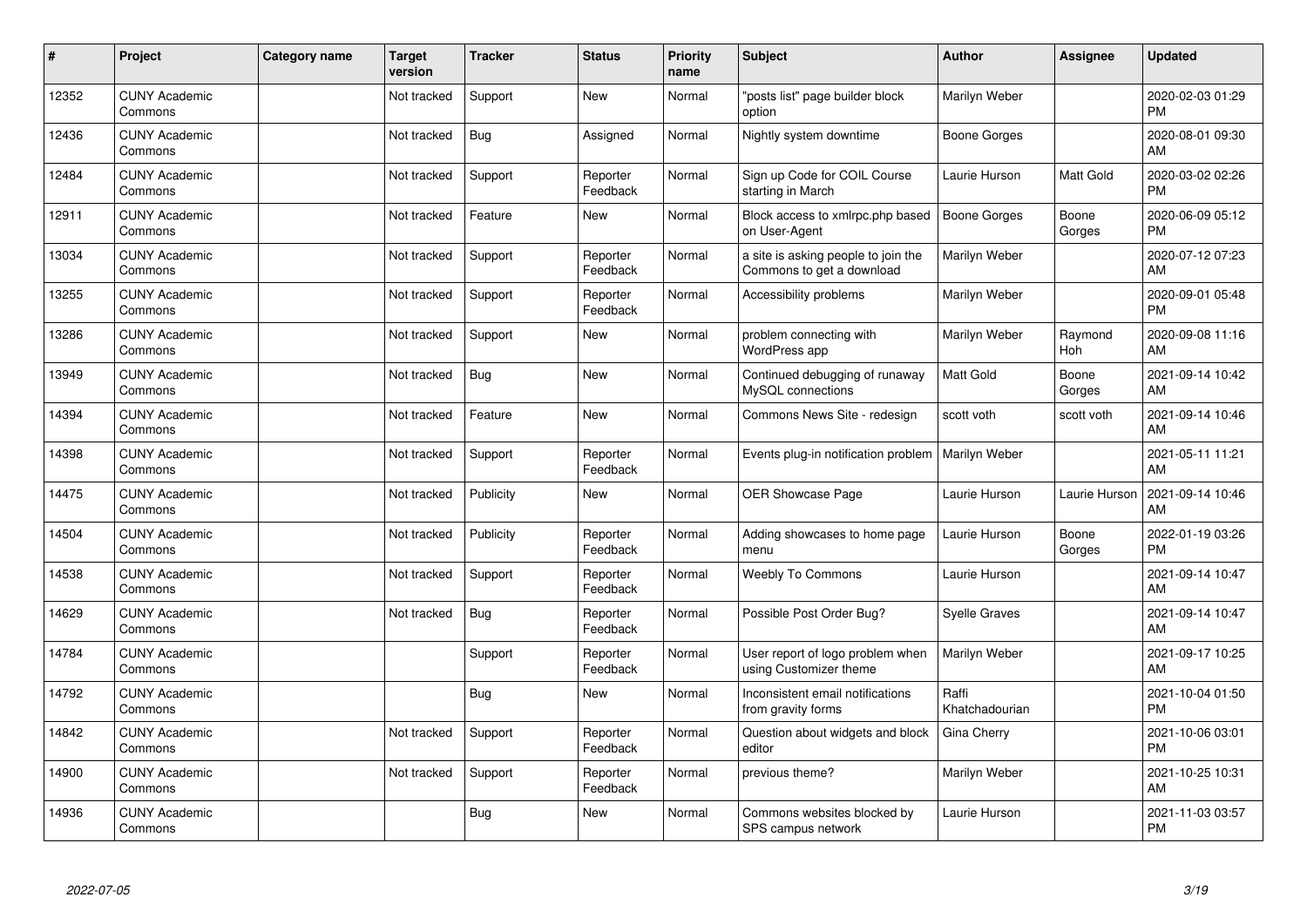| #     | Project                         | <b>Category name</b> | <b>Target</b><br>version | <b>Tracker</b> | <b>Status</b>        | <b>Priority</b><br>name | <b>Subject</b>                                                                             | <b>Author</b>           | Assignee        | <b>Updated</b>                |
|-------|---------------------------------|----------------------|--------------------------|----------------|----------------------|-------------------------|--------------------------------------------------------------------------------------------|-------------------------|-----------------|-------------------------------|
| 14940 | <b>CUNY Academic</b><br>Commons |                      |                          | <b>Bug</b>     | New                  | Normal                  | Discrepancy between Commons<br>profile "sites" and actual # of sites                       | Laurie Hurson           |                 | 2021-11-08 11:09<br>AM        |
| 15045 | <b>CUNY Academic</b><br>Commons |                      |                          | Support        | New                  | Normal                  | no result for KCeL in the search<br>box on the commons                                     | Marilyn Weber           |                 | 2021-12-10 11:29<br>AM        |
| 15169 | <b>CUNY Academic</b><br>Commons |                      | 2.0.3                    | Support        | Reporter<br>Feedback | Normal                  | new Prelude website zipfiles for<br>custom theme and other files.                          | Marilyn Weber           |                 | 2022-06-29 11:32<br>AM        |
| 15176 | <b>CUNY Academic</b><br>Commons |                      | Not tracked              | Support        | Reporter<br>Feedback | Normal                  | Archiving Q Writing & Old<br>Wordpress Sites on the Commons                                | Laurie Hurson           |                 | 2022-02-08 10:28<br>AM        |
| 15260 | <b>CUNY Academic</b><br>Commons |                      |                          | Support        | Reporter<br>Feedback | Normal                  | Diacritical markings   European<br><b>Stages</b>                                           | Marilyn Weber           |                 | 2022-02-04 08:16<br>AM        |
| 15370 | <b>CUNY Academic</b><br>Commons |                      |                          | Support        | Reporter<br>Feedback | Normal                  | All-in-One Event Calendar?                                                                 | Marilyn Weber           |                 | 2022-02-17 11:03<br>AM        |
| 15565 | <b>CUNY Academic</b><br>Commons |                      |                          | Support        | New                  | Normal                  | Events - send updates to an email<br>listserv                                              | Marilyn Weber           |                 | 2022-03-10 01:06<br><b>PM</b> |
| 15613 | <b>CUNY Academic</b><br>Commons |                      | 2.0.3                    | Feature        | Reporter<br>Feedback | Normal                  | Adding "Passster" plugin                                                                   | Laurie Hurson           |                 | 2022-06-29 11:32<br>AM        |
| 15655 | <b>CUNY Academic</b><br>Commons |                      | 2.0.3                    | Support        | Reporter<br>Feedback | Normal                  | Event Aggregator plugin?                                                                   | Marilyn Weber           |                 | 2022-06-29 11:32<br>AM        |
| 15757 | <b>CUNY Academic</b><br>Commons |                      |                          | Bug            | <b>New</b>           | Normal                  | Members # do not match                                                                     | Laurie Hurson           |                 | 2022-03-30 04:52<br><b>PM</b> |
| 15816 | <b>CUNY Academic</b><br>Commons |                      | Not tracked              | Support        | <b>New</b>           | Normal                  | slow loading at SPS                                                                        | Marilyn Weber           |                 | 2022-04-05 01:26<br><b>PM</b> |
| 15883 | <b>CUNY Academic</b><br>Commons |                      | 2.1.0                    | Feature        | <b>New</b>           | Normal                  | Release BPGES update                                                                       | <b>Boone Gorges</b>     | Boone<br>Gorges | 2022-05-26 10:39<br>AM        |
| 15923 | <b>CUNY Academic</b><br>Commons |                      | Not tracked              | Feature        | Reporter<br>Feedback | Normal                  | <b>Bellows Plugin Adjustments</b>                                                          | Laurie Hurson           |                 | 2022-04-20 10:10<br>AM        |
| 16092 | <b>CUNY Academic</b><br>Commons |                      | Future<br>release        | Feature        | Hold                 | Normal                  | Don't show main site in Site<br>search results                                             | Boone Gorges            | Boone<br>Gorges | 2022-05-17 03:12<br><b>PM</b> |
| 16099 | <b>CUNY Academic</b><br>Commons |                      |                          | Support        | Reporter<br>Feedback | Normal                  | request for Newsletter Glue                                                                | Marilyn Weber           |                 | 2022-05-13 12:14<br><b>PM</b> |
| 16110 | <b>CUNY Academic</b><br>Commons |                      |                          | Support        | Reporter<br>Feedback | Normal                  | remove Creative Commons<br>license from pages?                                             | Marilyn Weber           | Raymond<br>Hoh  | 2022-05-17 06:11<br><b>PM</b> |
| 16290 | <b>CUNY Academic</b><br>Commons |                      |                          | Feature        | Reporter<br>Feedback | Normal                  | Add Table Of Contents Block<br>plug-in                                                     | Raffi<br>Khatchadourian |                 | 2022-06-24 10:26<br>AM        |
| 16307 | <b>CUNY Academic</b><br>Commons |                      |                          | Bug            | New                  | Normal                  | Add brief messaging to<br>accept/decline group membership<br>requests                      | Matt Gold               | Boone<br>Gorges | 2022-06-27 06:13<br><b>PM</b> |
| 16318 | <b>CUNY Academic</b><br>Commons |                      |                          | Bug            | New                  | Normal                  | Unable to Access block editor or<br>embed YouTube videos in new<br>pages, in one site only | <b>Syelle Graves</b>    |                 | 2022-07-01 06:53<br><b>PM</b> |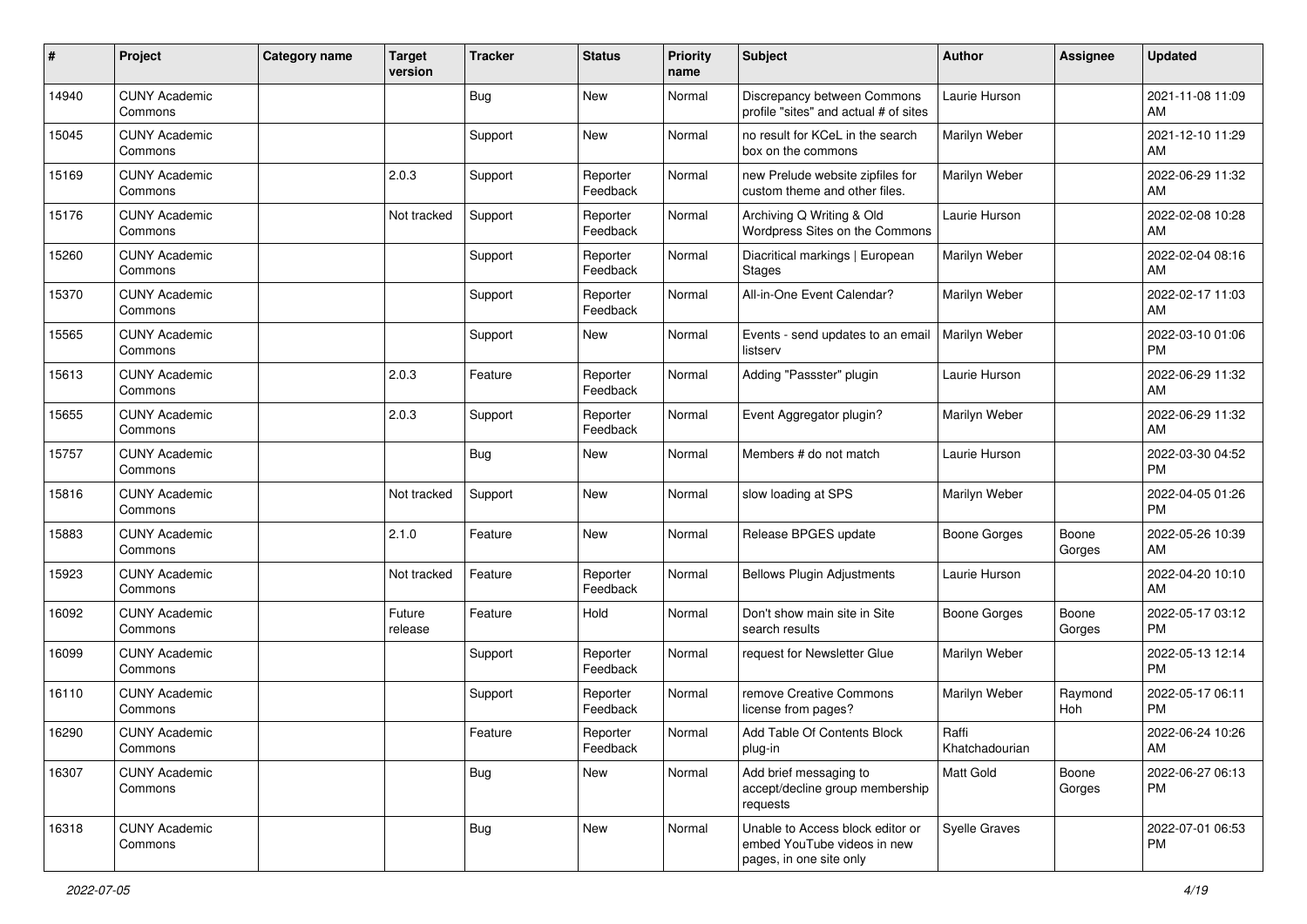| $\#$  | Project                               | <b>Category name</b> | <b>Target</b><br>version | <b>Tracker</b> | <b>Status</b>        | <b>Priority</b><br>name | <b>Subject</b>                                                                            | <b>Author</b>      | <b>Assignee</b>     | <b>Updated</b>                |
|-------|---------------------------------------|----------------------|--------------------------|----------------|----------------------|-------------------------|-------------------------------------------------------------------------------------------|--------------------|---------------------|-------------------------------|
| 11968 | JustPublics@365<br>MediaCamp          |                      |                          | Feature        | New                  | Normal                  | Nanoscience Retractable Display<br>Unit                                                   | Donald Cherry      | Bonnie<br>Eissner   | 2021-02-19 08:50<br>AM        |
| 2571  | <b>NYCDH Community</b><br>Site        |                      |                          | Feature        | Assigned             | Normal                  | Add Google custom search box to<br>homepage                                               | Mark Newton        | Raymond<br>Hoh      | 2013-05-18 07:49<br><b>PM</b> |
| 2573  | <b>NYCDH Community</b><br><b>Site</b> |                      |                          | Feature        | Reporter<br>Feedback | Normal                  | Add dh nyc twitter list feed to site                                                      | <b>Mark Newton</b> | Matt Gold           | 2013-05-16 11:42<br><b>PM</b> |
| 2574  | <b>NYCDH Community</b><br>Site        |                      |                          | Feature        | Assigned             | Normal                  | Add Way to Upload Files to<br>Groups                                                      | <b>Mark Newton</b> | Raymond<br>Hoh      | 2013-05-18 07:46<br><b>PM</b> |
| 8992  | <b>NYCDH Community</b><br>Site        |                      |                          | Bug            | Assigned             | Normal                  | Multiple RBE error reports                                                                | Matt Gold          | Raymond<br>Hoh      | 2017-12-11 05:43<br><b>PM</b> |
| 2666  | <b>CUNY Academic</b><br>Commons       | About page           | Not tracked              | Documentation  | Assigned             | Normal                  | Update About Text                                                                         | Chris Stein        | Luke Waltzer        | 2016-03-04 11:19<br>AM        |
| 10839 | <b>CUNY Academic</b><br>Commons       | About page           | Not tracked              | Support        | <b>New</b>           | Normal                  | <b>Mission Statement Needs</b><br>Revision                                                | scott voth         | Matt Gold           | 2018-12-26 10:58<br>AM        |
| 8900  | <b>CUNY Academic</b><br>Commons       | Accessibility        | Future<br>release        | Feature        | Assigned             | Normal                  | Look into tools to enforce<br>accessibility in WP environment                             | <b>Matt Gold</b>   | Boone<br>Gorges     | 2022-04-26 11:59<br>AM        |
| 8901  | <b>CUNY Academic</b><br>Commons       | Accessibility        | Future<br>release        | Feature        | Assigned             | Normal                  | Theme analysis for accessibility                                                          | Matt Gold          | Boone<br>Gorges     | 2022-04-26 11:59<br>AM        |
| 1460  | <b>CUNY Academic</b><br>Commons       | Analytics            | Future<br>release        | Feature        | Assigned             | Normal                  | Update System Report                                                                      | <b>Brian Foote</b> | Boone<br>Gorges     | 2015-11-09 06:13<br><b>PM</b> |
| 4070  | <b>CUNY Academic</b><br>Commons       | Analytics            | Not tracked              | Support        | Assigned             | Normal                  | Request for JITP site analytics                                                           | Matt Gold          | Seth Persons        | 2016-02-23 03:09<br><b>PM</b> |
| 4972  | <b>CUNY Academic</b><br>Commons       | Analytics            | Not tracked              | Bug            | New                  | Normal                  | <b>Newsletter Analytics</b>                                                               | Stephen Real       | Matt Gold           | 2015-12-09 12:54<br><b>PM</b> |
| 5581  | <b>CUNY Academic</b><br>Commons       | Analytics            | Future<br>release        | Feature        | Assigned             | Normal                  | Explore alternatives to Google<br>Analytics                                               | Matt Gold          | Valerie<br>Townsend | 2020-04-17 03:12<br><b>PM</b> |
| 5679  | <b>CUNY Academic</b><br>Commons       | Analytics            | Not tracked              | Feature        | <b>New</b>           | Normal                  | Logged In Users for GA                                                                    | Valerie Townsend   | Valerie<br>Townsend | 2016-06-11 09:49<br>AM        |
| 15210 | <b>CUNY Academic</b><br>Commons       | Analytics            | Not tracked              | Design/UX      | <b>New</b>           | Normal                  | Google Analytics improvements                                                             | Colin McDonald     | Boone<br>Gorges     | 2022-05-24 10:47<br>AM        |
| 7022  | <b>CUNY Academic</b><br>Commons       | Announcements        | Future<br>release        | Bug            | New                  | Normal                  | Sitewide announcements should<br>be displayed on, and dismissable<br>from, mapped domains | Boone Gorges       | Boone<br>Gorges     | 2018-03-22 10:18<br>AM        |
| 4635  | <b>CUNY Academic</b><br>Commons       | Authentication       | Future<br>release        | Feature        | <b>New</b>           | Normal                  | Allow non-WP authentication                                                               | Boone Gorges       | Sonja Leix          | 2019-03-01 02:05<br><b>PM</b> |
| 9720  | <b>CUNY Academic</b><br>Commons       | Authentication       | Future<br>release        | Feature        | New                  | Normal                  | The Commons should be an<br>oAuth provider                                                | Boone Gorges       |                     | 2019-03-01 02:04<br><b>PM</b> |
| 6078  | <b>CUNY Academic</b><br>Commons       | Blogs (BuddyPress)   | Future<br>release        | Feature        | <b>New</b>           | Normal                  | <b>Explore Adding Network Blog</b><br>Metadata Plugin                                     | Luke Waltzer       | Luke Waltzer        | 2016-10-11 10:29<br><b>PM</b> |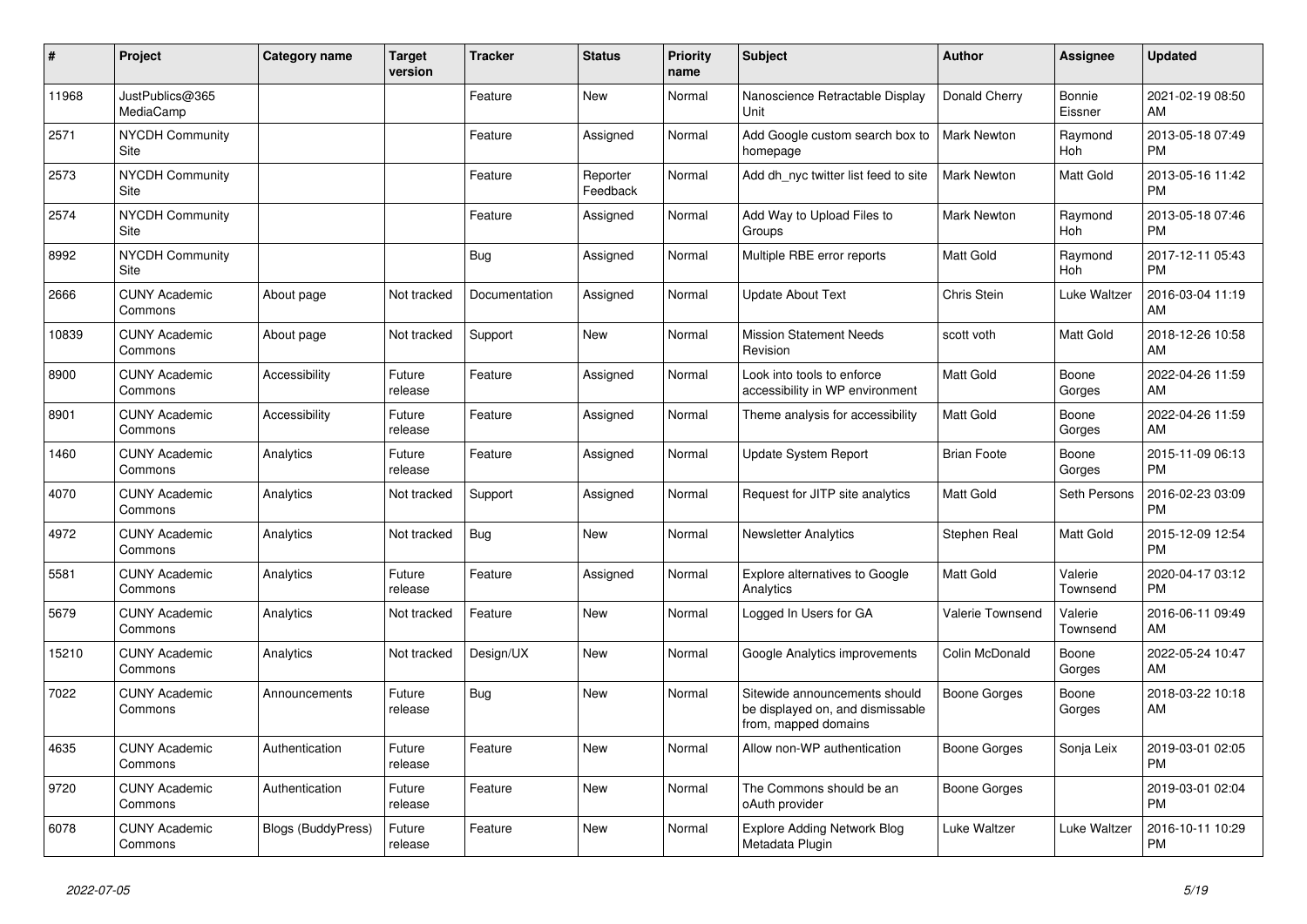| #     | Project                         | <b>Category name</b>      | Target<br>version | <b>Tracker</b> | <b>Status</b>        | <b>Priority</b><br>name | <b>Subject</b>                                                       | <b>Author</b>       | Assignee            | <b>Updated</b>                |
|-------|---------------------------------|---------------------------|-------------------|----------------|----------------------|-------------------------|----------------------------------------------------------------------|---------------------|---------------------|-------------------------------|
| 8835  | <b>CUNY Academic</b><br>Commons | <b>Blogs (BuddyPress)</b> | Future<br>release | Feature        | New                  | Normal                  | Extend cuny.is shortlinks to sites                                   | Luke Waltzer        | Boone<br>Gorges     | 2022-04-26 11:59<br>AM        |
| 8836  | <b>CUNY Academic</b><br>Commons | Blogs (BuddyPress)        | Future<br>release | Feature        | Assigned             | Normal                  | Redesign site launch process                                         | Matt Gold           | Boone<br>Gorges     | 2019-10-03 02:49<br><b>PM</b> |
| 12350 | <b>CUNY Academic</b><br>Commons | Blogs (BuddyPress)        | Not tracked       | Support        | Reporter<br>Feedback | Normal                  | URL creation problem                                                 | Marilyn Weber       |                     | 2020-02-03 11:27<br>AM        |
| 377   | <b>CUNY Academic</b><br>Commons | BuddyPress (misc)         | Future<br>release | Feature        | Assigned             | Normal                  | Like buttons                                                         | Matt Gold           | Boone<br>Gorges     | 2010-11-16 05:13<br><b>PM</b> |
| 435   | <b>CUNY Academic</b><br>Commons | BuddyPress (misc)         | Future<br>release | Feature        | Assigned             | Normal                  | Include Avatar Images in Forum<br><b>Post Notification Emails</b>    | Matt Gold           | Boone<br>Gorges     | 2010-12-08 12:40<br><b>PM</b> |
| 500   | <b>CUNY Academic</b><br>Commons | BuddyPress (misc)         | Future<br>release | Feature        | Assigned             | Normal                  | Export Group Data                                                    | Matt Gold           | Boone<br>Gorges     | 2010-12-19 12:09<br><b>PM</b> |
| 554   | <b>CUNY Academic</b><br>Commons | BuddyPress (misc)         | Future<br>release | Feature        | Assigned             | Normal                  | Add Trackback notifications to<br>site-wide activity feed            | Matt Gold           | Boone<br>Gorges     | 2015-11-09 06:19<br><b>PM</b> |
| 599   | <b>CUNY Academic</b><br>Commons | BuddyPress (misc)         | Future<br>release | Feature        | Assigned             | Normal                  | Consider adding rating plugins for<br><b>BuddyPress/BBPress</b>      | <b>Matt Gold</b>    | Boone<br>Gorges     | 2011-08-22 06:50<br><b>PM</b> |
| 635   | <b>CUNY Academic</b><br>Commons | BuddyPress (misc)         | Future<br>release | Feature        | Assigned             | Normal                  | Big Blue Button -<br>Videoconferencing in Groups and<br><b>Blogs</b> | <b>Matt Gold</b>    | Boone<br>Gorges     | 2011-03-14 03:24<br><b>PM</b> |
| 7624  | <b>CUNY Academic</b><br>Commons | BuddyPress (misc)         | Future<br>release | Design/UX      | New                  | Normal                  | <b>BP Notifications</b>                                              | Luke Waltzer        | Paige Dupont        | 2017-02-08 10:43<br><b>PM</b> |
| 11243 | <b>CUNY Academic</b><br>Commons | BuddyPress (misc)         | Future<br>release | <b>Bug</b>     | New                  | Normal                  | Audit bp-custom.php                                                  | Raymond Hoh         | Raymond<br>Hoh      | 2022-04-26 11:59<br>AM        |
| 618   | <b>CUNY Academic</b><br>Commons | <b>BuddyPress Docs</b>    | Future<br>release | Feature        | Assigned             | Normal                  | BuddyPress Docs: export formats                                      | <b>Boone Gorges</b> | Boone<br>Gorges     | 2015-11-09 05:38<br><b>PM</b> |
| 1422  | <b>CUNY Academic</b><br>Commons | <b>BuddyPress Docs</b>    | Future<br>release | Feature        | Assigned             | Normal                  | Make "created Doc" activity icons<br>non-mini                        | Boone Gorges        | Boone<br>Gorges     | 2015-11-09 05:48<br><b>PM</b> |
| 1744  | <b>CUNY Academic</b><br>Commons | <b>BuddyPress Docs</b>    | Future<br>release | Feature        | Assigned             | Normal                  | Spreadsheet-style Docs                                               | Boone Gorges        | Boone<br>Gorges     | 2015-11-09 06:13<br><b>PM</b> |
| 2523  | <b>CUNY Academic</b><br>Commons | <b>BuddyPress Docs</b>    | Future<br>release | Feature        | Assigned             | Normal                  | Allow Users to Upload Images to<br><b>BP</b> Docs                    | <b>Matt Gold</b>    | Boone<br>Gorges     | 2015-11-09 06:14<br><b>PM</b> |
| 4226  | <b>CUNY Academic</b><br>Commons | <b>BuddyPress Docs</b>    | Future<br>release | Design/UX      | <b>New</b>           | Normal                  | Add option to connect a Doc with<br>a Group                          | Samantha Raddatz    | Samantha<br>Raddatz | 2015-09-09 04:08<br><b>PM</b> |
| 13466 | <b>CUNY Academic</b><br>Commons | Cavalcade                 | Future<br>release | Feature        | <b>New</b>           | Normal                  | Automated cleanup for duplicate<br>Cavalcade tasks                   | Boone Gorges        | Boone<br>Gorges     | 2020-10-13 05:24<br><b>PM</b> |
| 14994 | <b>CUNY Academic</b><br>Commons | cdev.gc.cuny.edu          | Not tracked       | Support        | In Progress          | Normal                  | Clear Cache on CDEV                                                  | scott voth          | Raymond<br>Hoh      | 2021-12-07 03:51<br><b>PM</b> |
| 4027  | <b>CUNY Academic</b><br>Commons | Commons In A Box          | Not tracked       | Design/UX      | Assigned             | Normal                  | Usability review of CBOX update<br>procedures                        | <b>Matt Gold</b>    | Samantha<br>Raddatz | 2015-05-11 06:36<br><b>PM</b> |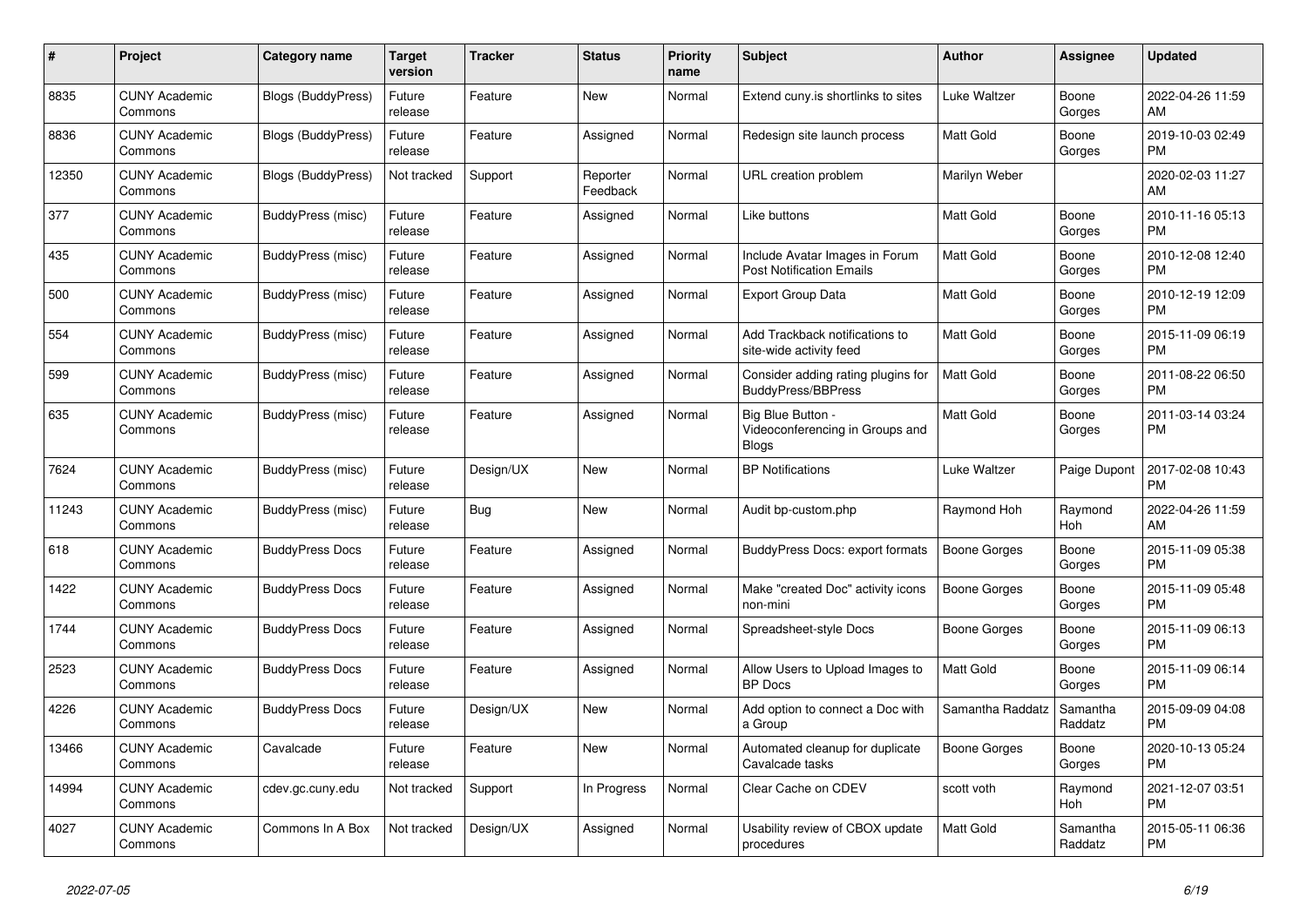| #     | Project                         | <b>Category name</b>       | Target<br>version | <b>Tracker</b> | <b>Status</b>        | Priority<br>name | <b>Subject</b>                                                      | <b>Author</b>           | <b>Assignee</b>      | <b>Updated</b>                |
|-------|---------------------------------|----------------------------|-------------------|----------------|----------------------|------------------|---------------------------------------------------------------------|-------------------------|----------------------|-------------------------------|
| 9060  | <b>CUNY Academic</b><br>Commons | Commons In A Box           | Not tracked       | Bug            | Hold                 | Normal           | Problems with CBox image library<br>/ upload                        | Lisa Rhody              | Raymond<br>Hoh       | 2018-01-10 03:26<br><b>PM</b> |
| 10226 | <b>CUNY Academic</b><br>Commons | Courses                    | Future<br>release | Feature        | <b>New</b>           | Normal           | Add "My Courses" to drop down<br>list                               | scott voth              | Boone<br>Gorges      | 2021-11-19 12:42<br><b>PM</b> |
| 11556 | <b>CUNY Academic</b><br>Commons | Courses                    | Not tracked       | <b>Bug</b>     | Reporter<br>Feedback | Normal           | Instructor name given in course<br>listing                          | Tom Harbison            |                      | 2019-06-25 04:12<br><b>PM</b> |
| 11789 | <b>CUNY Academic</b><br>Commons | Courses                    | Future<br>release | Feature        | <b>New</b>           | Normal           | Ability to remove item from<br>Courses list                         | Laurie Hurson           | Sonja Leix           | 2019-09-24 12:28<br><b>PM</b> |
| 12438 | <b>CUNY Academic</b><br>Commons | Courses                    | Not tracked       | Bug            | <b>New</b>           | Normal           | Site appearing twice                                                | Laurie Hurson           | Boone<br>Gorges      | 2020-02-18 01:34<br><b>PM</b> |
| 9420  | <b>CUNY Academic</b><br>Commons | cuny.is                    | Not tracked       | Feature        | <b>New</b>           | Normal           | Request for http://cuny.is/streams                                  | Raffi<br>Khatchadourian | Marilyn<br>Weber     | 2018-04-02 10:08<br>AM.       |
| 860   | <b>CUNY Academic</b><br>Commons | Design                     | Future<br>release | Design/UX      | Assigned             | Normal           | <b>Standardize Button Treatment</b><br><b>Across the Commons</b>    | Chris Stein             | Chris Stein          | 2014-05-01 09:45<br>AM        |
| 2754  | <b>CUNY Academic</b><br>Commons | Design                     | Future<br>release | Feature        | Assigned             | Normal           | Determine strategy for CAC logo<br>handling in top header           | Micki Kaufman           | Chris Stein          | 2015-01-05 08:53<br><b>PM</b> |
| 8902  | <b>CUNY Academic</b><br>Commons | Design                     | Not tracked       | Feature        | Assigned             | Normal           | Report back on research on<br><b>BuddyPress themes</b>              | <b>Matt Gold</b>        | <b>Michael Smith</b> | 2017-11-10 12:31<br><b>PM</b> |
| 10439 | <b>CUNY Academic</b><br>Commons | Design                     | 2.1.0             | Design/UX      | <b>New</b>           | Normal           | <b>Create Style Guide for Commons</b>                               | Sonja Leix              | Sara Cannon          | 2022-06-28 01:43<br>PM        |
| 16199 | <b>CUNY Academic</b><br>Commons | <b>Directories</b>         | 2.0.3             | Bug            | <b>New</b>           | Normal           | Removed "Semester" Filter from<br><b>Courses Directory</b>          | Laurie Hurson           | Boone<br>Gorges      | 2022-06-29 11:32<br>AM        |
| 4225  | <b>CUNY Academic</b><br>Commons | DiRT Integration           | Future<br>release | Design/UX      | New                  | Normal           | Add information to DIRT page (in<br>Create a Group)                 | Samantha Raddatz        | Matt Gold            | 2015-06-26 03:14<br><b>PM</b> |
| 3524  | <b>CUNY Academic</b><br>Commons | Documentation              | Not tracked       | Documentation  | Assigned             | Normal           | Post describing all you can do<br>when starting up a new blog/group | Matt Gold               | scott voth           | 2014-10-04 12:56<br><b>PM</b> |
| 10982 | <b>CUNY Academic</b><br>Commons | Domain Mapping             | Not tracked       | Support        | Reporter<br>Feedback | Normal           | <b>CNAME</b> question                                               | scott voth              |                      | 2019-01-22 04:29<br><b>PM</b> |
| 11493 | <b>CUNY Academic</b><br>Commons | Domain Mapping             | Not tracked       | Support        | Reporter<br>Feedback | Normal           | Domain Mapping Request - Talia<br>Schaffer                          | scott voth              | Matt Gold            | 2019-08-06 08:39<br><b>AM</b> |
| 14496 | <b>CUNY Academic</b><br>Commons | Domain Mapping             | Future<br>release | Bug            | New                  | Normal           | Mapped domain SSO uses<br>third-party cookies                       | Raymond Hoh             | Raymond<br>Hoh       | 2021-05-24 04:03<br><b>PM</b> |
| 5992  | <b>CUNY Academic</b><br>Commons | <b>Email Notifications</b> | Future<br>release | Feature        | New                  | Normal           | Changing the From line of<br>autogenerated blog emails              | Marilyn Weber           |                      | 2018-09-27 05:19<br><b>PM</b> |
| 9979  | <b>CUNY Academic</b><br>Commons | <b>Email Notifications</b> | Not tracked       | Bug            | Reporter<br>Feedback | Normal           | Reports of slow email activation<br>emails                          | Matt Gold               | Boone<br>Gorges      | 2018-08-29 09:40<br><b>PM</b> |
| 12042 | <b>CUNY Academic</b><br>Commons | <b>Email Notifications</b> | Future<br>release | Feature        | <b>New</b>           | Normal           | Improved error logging for BPGES<br>send queue                      | Boone Gorges            | Boone<br>Gorges      | 2021-11-19 12:25<br>PM        |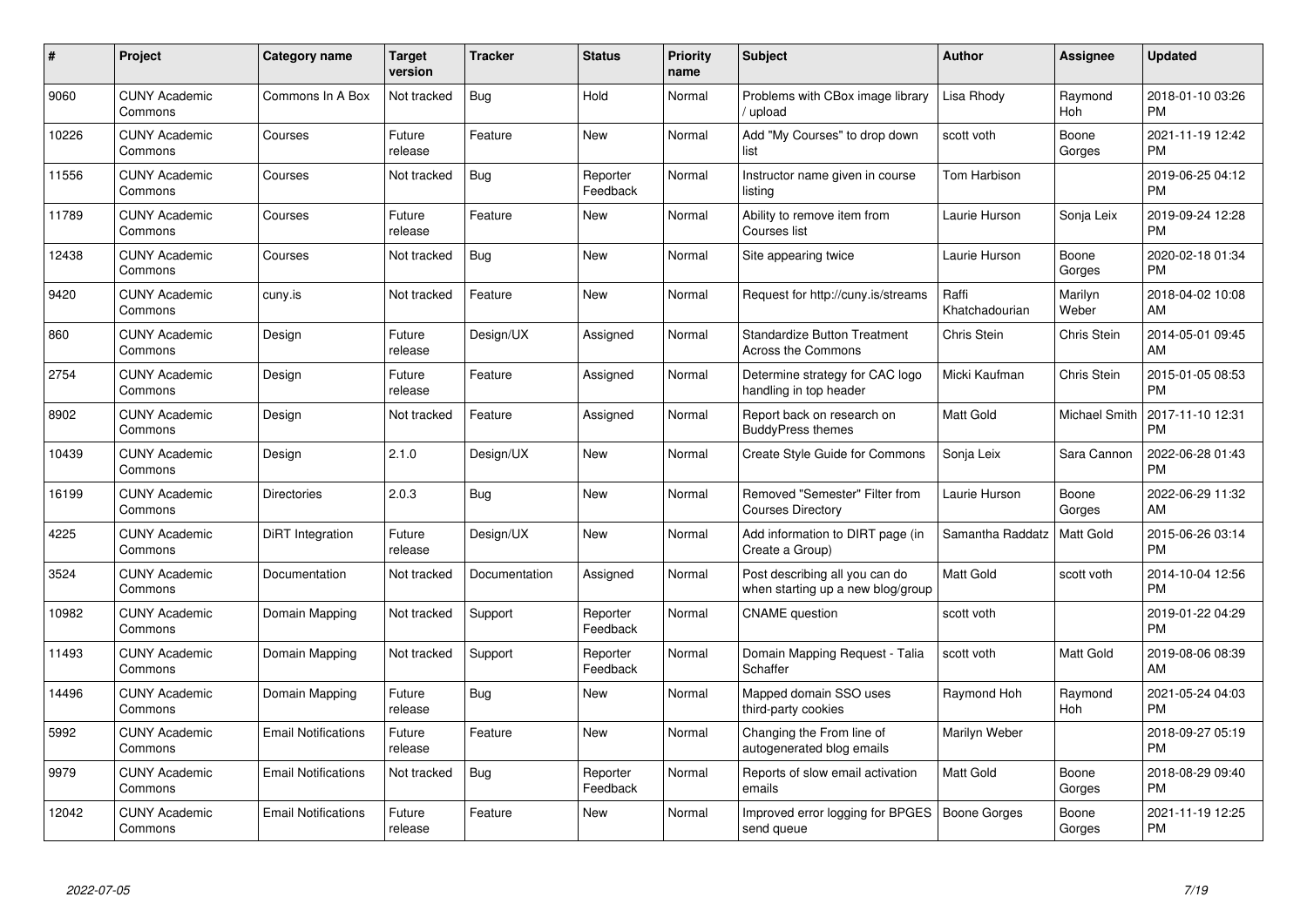| #     | <b>Project</b>                  | <b>Category name</b>       | <b>Target</b><br>version | <b>Tracker</b> | <b>Status</b>        | <b>Priority</b><br>name | <b>Subject</b>                                                                      | <b>Author</b>           | Assignee            | <b>Updated</b>                |
|-------|---------------------------------|----------------------------|--------------------------|----------------|----------------------|-------------------------|-------------------------------------------------------------------------------------|-------------------------|---------------------|-------------------------------|
| 15604 | <b>CUNY Academic</b><br>Commons | <b>Email Notifications</b> | Future<br>release        | Feature        | Assigned             | Normal                  | <b>Restructure Commons Group</b><br>Digest Email Messages                           | <b>Matt Gold</b>        | Boone<br>Gorges     | 2022-05-26 10:45<br>AM        |
| 3475  | <b>CUNY Academic</b><br>Commons | Events                     | Future<br>release        | Feature        | Assigned             | Normal                  | Request to add plugin to<br>streamline room<br>booking/appointment booking          | Naomi Barrettara        | Boone<br>Gorges     | 2014-12-01 05:14<br><b>PM</b> |
| 4053  | <b>CUNY Academic</b><br>Commons | Events                     | Future<br>release        | Feature        | Assigned             | Normal                  | Create new tab for past events                                                      | <b>Matt Gold</b>        | Boone<br>Gorges     | 2015-05-12 02:10<br><b>PM</b> |
| 4238  | <b>CUNY Academic</b><br>Commons | Events                     | Future<br>release        | Feature        | Assigned             | Normal                  | Copy Events to Other Groups?                                                        | <b>Matt Gold</b>        | Boone<br>Gorges     | 2015-07-02 10:08<br>AM        |
| 4438  | <b>CUNY Academic</b><br>Commons | Events                     | Future<br>release        | Bug            | Assigned             | Normal                  | Events Calendar - Export<br><b>Recurring Events</b>                                 | scott voth              | Daniel Jones        | 2016-05-23 04:25<br><b>PM</b> |
| 4481  | <b>CUNY Academic</b><br>Commons | Events                     | Future<br>release        | Feature        | <b>New</b>           | Normal                  | Group admins/mods should have<br>the ability to unlink an event from<br>the group   | <b>Boone Gorges</b>     | Boone<br>Gorges     | 2017-04-24 03:53<br><b>PM</b> |
| 4592  | <b>CUNY Academic</b><br>Commons | Events                     | Future<br>release        | Design/UX      | New                  | Normal                  | Event Creation - Venue Dropdown<br>Slow                                             | Samantha Raddatz        | Boone<br>Gorges     | 2015-09-14 04:56<br><b>PM</b> |
| 4903  | <b>CUNY Academic</b><br>Commons | Events                     | Future<br>release        | Design/UX      | Assigned             | Normal                  | Improving visual appearance of<br>event calendars                                   | <b>Matt Gold</b>        | Boone<br>Gorges     | 2016-10-13 11:51<br>AM        |
| 5696  | <b>CUNY Academic</b><br>Commons | Events                     | Future<br>release        | Feature        | Assigned             | Normal                  | Events Calendar - display options<br>calendar aggregation /                         | <b>Matt Gold</b>        | Boone<br>Gorges     | 2016-10-13 11:44<br>AM        |
| 11077 | <b>CUNY Academic</b><br>Commons | Events                     | Not tracked              | Feature        | Reporter<br>Feedback | Normal                  | Show event category description<br>in event list view                               | Raffi<br>Khatchadourian |                     | 2019-02-12 10:38<br><b>PM</b> |
| 11531 | <b>CUNY Academic</b><br>Commons | Events                     | Future<br>release        | Feature        | <b>New</b>           | Normal                  | Main Events calendar should<br>include non-public events that<br>user has access to | scott voth              | Boone<br>Gorges     | 2019-06-11 10:00<br>AM        |
| 653   | <b>CUNY Academic</b><br>Commons | Group Blogs                | Future<br>release        | Feature        | Assigned             | Normal                  | Redesign Integration of Groups<br>and Blogs                                         | <b>Matt Gold</b>        | Samantha<br>Raddatz | 2015-11-09 05:40<br><b>PM</b> |
| 3580  | <b>CUNY Academic</b><br>Commons | Group Blogs                | Future<br>release        | Feature        | <b>New</b>           | Normal                  | Multiple blogs per group                                                            | Boone Gorges            | Boone<br>Gorges     | 2018-02-20 02:02<br><b>PM</b> |
| 5317  | <b>CUNY Academic</b><br>Commons | Group Blogs                | Not tracked              | Bug            | Reporter<br>Feedback | Normal                  | Notifications of New Post Didn't<br>Come                                            | Luke Waltzer            | Samantha<br>Raddatz | 2016-03-21 10:41<br><b>PM</b> |
| 8756  | <b>CUNY Academic</b><br>Commons | Group Blogs                | Future<br>release        | Feature        | Hold                 | Normal                  | Connect multiple blogs to one<br>group?                                             | <b>Matt Gold</b>        | Boone<br>Gorges     | 2017-09-30 10:42<br>AM        |
| 11834 | <b>CUNY Academic</b><br>Commons | <b>Group Files</b>         | Future<br>release        | Feature        | <b>New</b>           | Normal                  | Improved tools for managing<br>group file folders                                   | Boone Gorges            | Sonja Leix          | 2019-09-06 03:55<br><b>PM</b> |
| 12091 | <b>CUNY Academic</b><br>Commons | <b>Group Files</b>         | Future<br>release        | Feature        | <b>New</b>           | Normal                  | Improved pre-upload file validation<br>for bp-group-documents                       | Boone Gorges            | Boone<br>Gorges     | 2019-11-14 01:21<br><b>PM</b> |
| 585   | <b>CUNY Academic</b><br>Commons | Group Forums               | Future<br>release        | Feature        | Assigned             | Normal                  | <b>Merge Forum Topics</b>                                                           | Sarah Morgano           | Boone<br>Gorges     | 2011-07-06 04:11<br><b>PM</b> |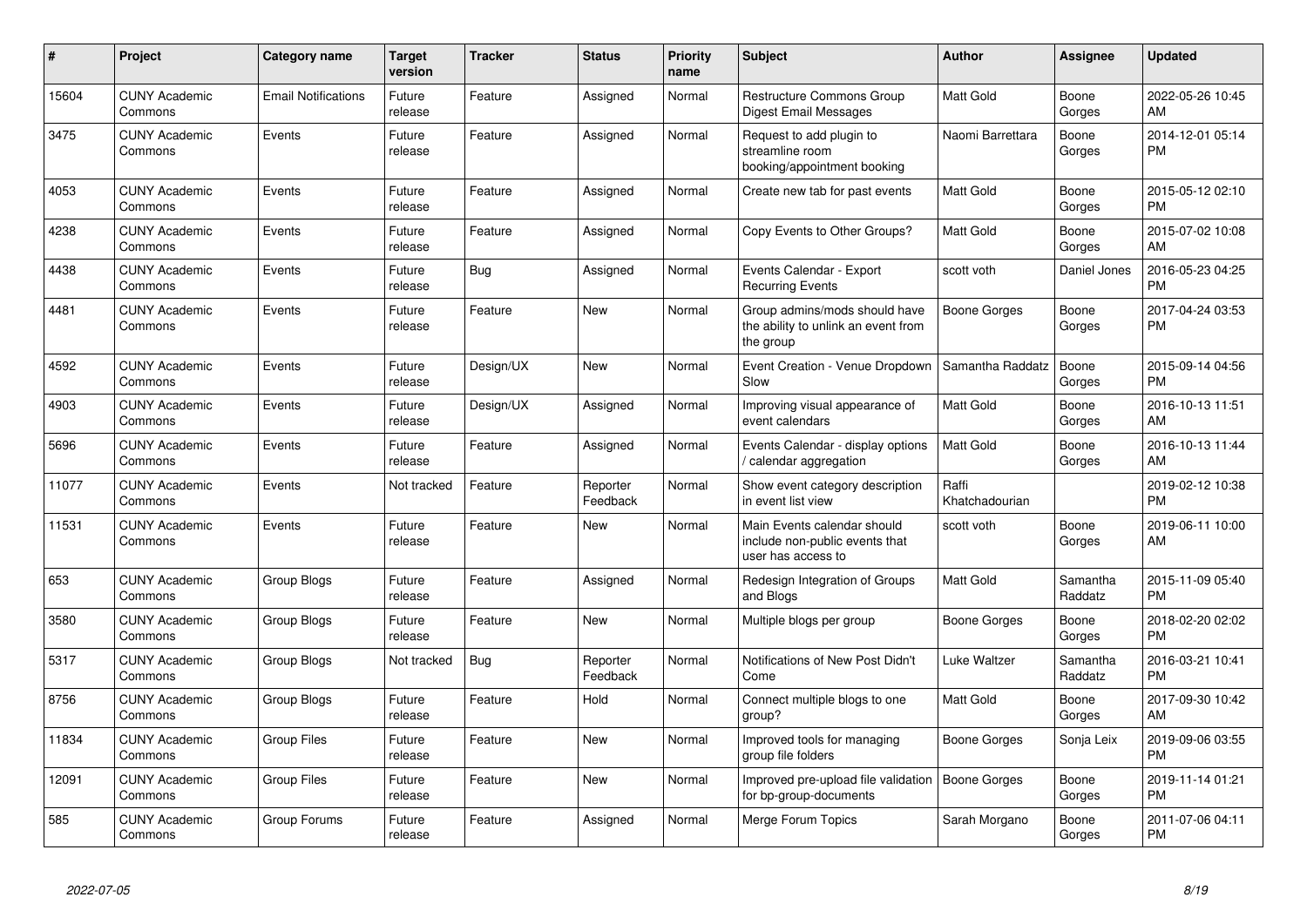| #     | Project                         | <b>Category name</b> | <b>Target</b><br>version | <b>Tracker</b> | <b>Status</b>        | <b>Priority</b><br>name | <b>Subject</b>                                                                             | <b>Author</b>     | Assignee            | <b>Updated</b>                |
|-------|---------------------------------|----------------------|--------------------------|----------------|----------------------|-------------------------|--------------------------------------------------------------------------------------------|-------------------|---------------------|-------------------------------|
| 3059  | <b>CUNY Academic</b><br>Commons | Group Forums         | Future<br>release        | Design/UX      | <b>New</b>           | Normal                  | Forum Post Permissable Content<br><b>Explanatory Text</b>                                  | Chris Stein       | Chris Stein         | 2015-04-02 11:27<br>AM        |
| 3192  | <b>CUNY Academic</b><br>Commons | Group Forums         | Future<br>release        | Feature        | Assigned             | Normal                  | Customizable forum views for<br>bbPress 2.x group forums                                   | Boone Gorges      | Raymond<br>Hoh      | 2015-11-09 12:47<br><b>PM</b> |
| 3193  | <b>CUNY Academic</b><br>Commons | Group Forums         | Future<br>release        | Feature        | Assigned             | Normal                  | bbPress 2.x dynamic roles and<br><b>RBE</b>                                                | Boone Gorges      | Boone<br>Gorges     | 2014-09-30 01:30<br><b>PM</b> |
| 4221  | <b>CUNY Academic</b><br>Commons | Group Forums         | Future<br>release        | Design/UX      | Assigned             | Normal                  | Add 'Number of Posts' display<br>option to Forum page                                      | Samantha Raddatz  | Samantha<br>Raddatz | 2015-06-26 02:21<br><b>PM</b> |
| 5268  | <b>CUNY Academic</b><br>Commons | Group Forums         | Future<br>release        | <b>Bug</b>     | Assigned             | Normal                  | Long-time to post to multiple<br>groups                                                    | Luke Waltzer      | Daniel Jones        | 2016-09-07 06:31<br><b>PM</b> |
| 7928  | <b>CUNY Academic</b><br>Commons | Group Forums         | Not tracked              | Bug            | New                  | Normal                  | Duplicate Forum post                                                                       | Luke Waltzer      | Raymond<br>Hoh      | 2017-04-11 09:27<br><b>PM</b> |
| 9835  | <b>CUNY Academic</b><br>Commons | Group Forums         | Future<br>release        | <b>Bug</b>     | Assigned             | Normal                  | add a "like" function?                                                                     | Marilyn Weber     | <b>Erik Trainer</b> | 2018-06-05 01:49<br><b>PM</b> |
| 10659 | <b>CUNY Academic</b><br>Commons | Group Forums         | Future<br>release        | Feature        | Assigned             | Normal                  | Post to multiple groups via email                                                          | <b>Matt Gold</b>  | Raymond<br>Hoh      | 2018-11-15 12:54<br>AM        |
| 13199 | <b>CUNY Academic</b><br>Commons | Group Forums         | Future<br>release        | Feature        | New                  | Normal                  | Favoring Groups over bbPress<br>plugin                                                     | Colin McDonald    | Colin<br>McDonald   | 2021-11-19 12:28<br><b>PM</b> |
| 13328 | <b>CUNY Academic</b><br>Commons | Group Forums         | Not tracked              | <b>Bug</b>     | Reporter<br>Feedback | Normal                  | cross-posting in two related<br>groups                                                     | Marilyn Weber     | Raymond<br>Hoh      | 2020-09-15 10:39<br><b>PM</b> |
| 13358 | <b>CUNY Academic</b><br>Commons | Group Forums         | Future<br>release        | Feature        | <b>New</b>           | Normal                  | Improved UI for group forum<br>threading settings                                          | Boone Gorges      | Raymond<br>Hoh      | 2021-11-19 12:27<br><b>PM</b> |
| 3308  | <b>CUNY Academic</b><br>Commons | Group Invitations    | Future<br>release        | Feature        | Assigned             | Normal                  | Allow members to rescind group<br>invitations                                              | Matt Gold         | Boone<br>Gorges     | 2015-04-01 08:53<br><b>PM</b> |
| 3419  | <b>CUNY Academic</b><br>Commons | Group Invitations    | 1.6.14                   | <b>Bug</b>     | Testing<br>Required  | Normal                  | Neatening the display of<br>messages on group requests                                     | <b>Matt Gold</b>  | Boone<br>Gorges     | 2014-09-01 09:29<br><b>PM</b> |
| 13370 | <b>CUNY Academic</b><br>Commons | Group Library        | Future<br>release        | Feature        | <b>New</b>           | Normal                  | Library bulk deletion and folder<br>editing                                                | Colin McDonald    | Boone<br>Gorges     | 2020-10-13 10:41<br>AM        |
| 13650 | <b>CUNY Academic</b><br>Commons | Group Library        | Future<br>release        | Feature        | <b>New</b>           | Normal                  | Forum Attachments in Group<br>Library                                                      | Laurie Hurson     |                     | 2021-11-19 12:30<br><b>PM</b> |
| 14309 | <b>CUNY Academic</b><br>Commons | Group Library        | Future<br>release        | Feature        | <b>New</b>           | Normal                  | Better handling of<br>bp_group_document file download<br>attempts when file is not present | Boone Gorges      | Boone<br>Gorges     | 2021-11-19 12:28<br><b>PM</b> |
| 481   | <b>CUNY Academic</b><br>Commons | Groups (misc)        | Future<br>release        | Feature        | Assigned             | Normal                  | ability to archive inactive groups<br>and blogs                                            | Michael Mandiberg | Samantha<br>Raddatz | 2015-11-09 05:56<br><b>PM</b> |
| 1544  | <b>CUNY Academic</b><br>Commons | Groups (misc)        | Future<br>release        | Feature        | Reporter<br>Feedback | Normal                  | Group Filtering and Sorting                                                                | Matt Gold         | Chris Stein         | 2019-03-01 02:25<br><b>PM</b> |
| 3458  | <b>CUNY Academic</b><br>Commons | Groups (misc)        | Future<br>release        | Feature        | Assigned             | Normal                  | Filter Members of Group by<br>Campus                                                       | Michael Smith     | Samantha<br>Raddatz | 2014-09-26 08:32<br><b>PM</b> |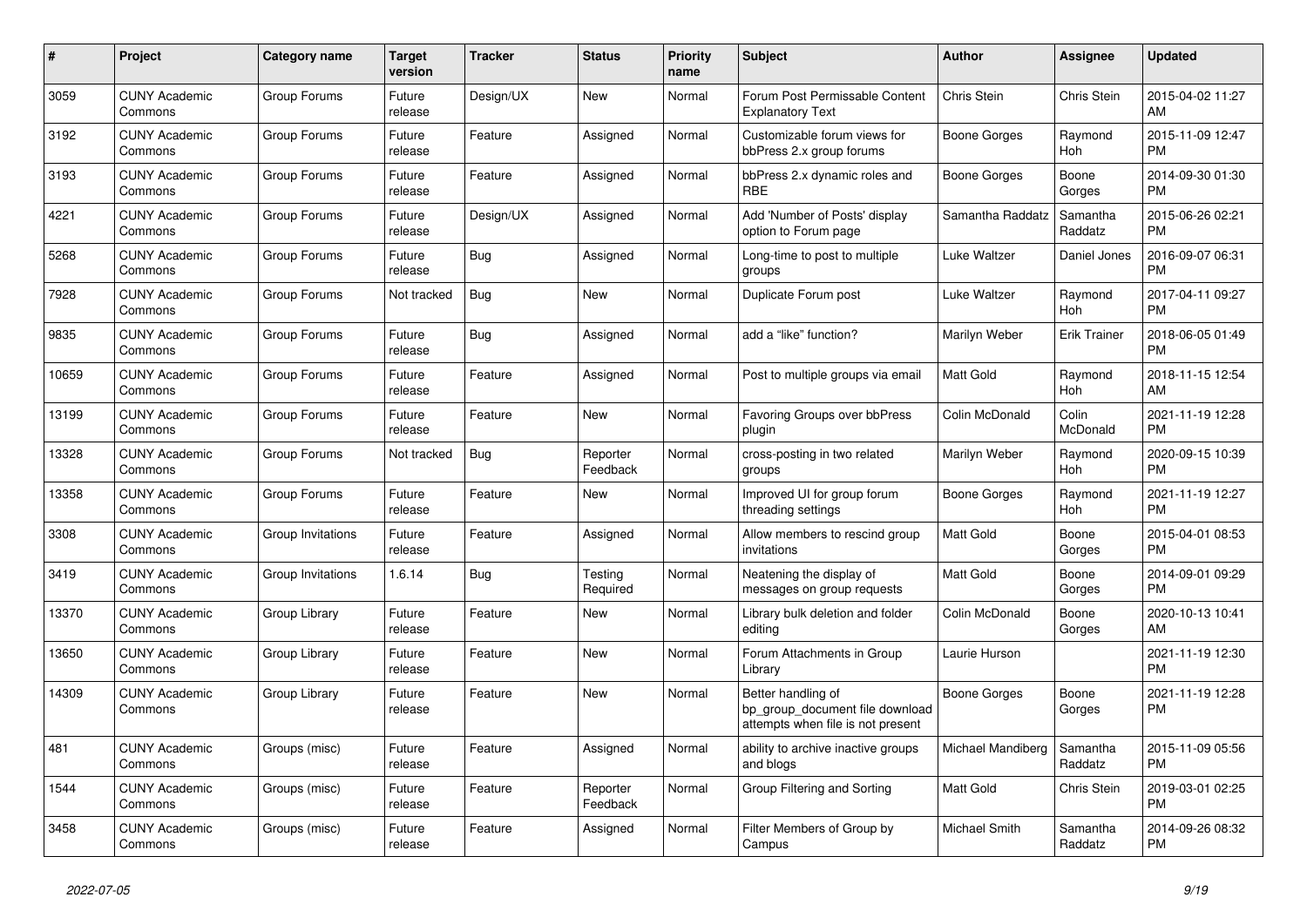| #     | Project                         | <b>Category name</b>           | Target<br>version | <b>Tracker</b> | <b>Status</b>        | Priority<br>name | <b>Subject</b>                                                  | <b>Author</b>    | <b>Assignee</b>    | <b>Updated</b>                |
|-------|---------------------------------|--------------------------------|-------------------|----------------|----------------------|------------------|-----------------------------------------------------------------|------------------|--------------------|-------------------------------|
| 7115  | <b>CUNY Academic</b><br>Commons | Groups (misc)                  | Future<br>release | Feature        | Reporter<br>Feedback | Normal           | make licensing info clear during<br>group creation              | Matt Gold        | Raymond<br>Hoh     | 2020-12-08 11:32<br><b>AM</b> |
| 9015  | <b>CUNY Academic</b><br>Commons | Groups (misc)                  | Not tracked       | Outreach       | Assigned             | Normal           | Email group admins the email<br>addresses of their groups       | Matt Gold        | Matt Gold          | 2018-01-02 09:54<br>AM        |
| 12446 | <b>CUNY Academic</b><br>Commons | Groups (misc)                  | Future<br>release | Feature        | Reporter<br>Feedback | Normal           | Toggle default site to group forum<br>posting                   | Laurie Hurson    | Laurie Hurson      | 2020-03-10 11:57<br>AM        |
| 11883 | <b>CUNY Academic</b><br>Commons | Help/Codex                     | Not tracked       | Support        | <b>New</b>           | Normal           | Need Embedding Help Page<br>Update (Tableau)                    | Anthony Wheeler  | scott voth         | 2019-09-24 08:49<br>AM        |
| 12392 | <b>CUNY Academic</b><br>Commons | Help/Codex                     | Not tracked       | Documentation  | <b>New</b>           | Normal           | <b>Updates to Common Commons</b><br>Questions on Help Page      | scott voth       | Margaret<br>Galvan | 2020-02-11 10:53<br>AM        |
| 1888  | <b>CUNY Academic</b><br>Commons | Home Page                      | Future<br>release | Feature        | Assigned             | Normal           | Refactor BP MPO Activity Filter to<br>support proper pagination | Sarah Morgano    | Boone<br>Gorges    | 2014-05-01 07:11<br><b>PM</b> |
| 4980  | <b>CUNY Academic</b><br>Commons | Home Page                      | Future<br>release | Feature        | Assigned             | Normal           | <b>CAC Featured Content -- Adding</b><br>Randomization          | Matt Gold        | Boone<br>Gorges    | 2016-12-12 03:01<br><b>PM</b> |
| 6995  | <b>CUNY Academic</b><br>Commons | Home Page                      | Not tracked       | <b>Bug</b>     | Assigned             | Normal           | member filter on homepage not<br>workina                        | Matt Gold        | Raymond<br>Hoh     | 2016-12-11 09:46<br><b>PM</b> |
| 10580 | <b>CUNY Academic</b><br>Commons | Information<br>Architecture    | Future<br>release | Design/UX      | New                  | Normal           | Primary nav item review                                         | Boone Gorges     | Sara Cannon        | 2022-06-28 01:29<br><b>PM</b> |
| 13891 | <b>CUNY Academic</b><br>Commons | Internal Tools and<br>Workflow | 2.1.0             | Feature        | <b>New</b>           | Normal           | Migrate automated linting to<br>GitHub Actions                  | Boone Gorges     | Jeremy Felt        | 2022-06-29 11:13<br>AM        |
| 15194 | <b>CUNY Academic</b><br>Commons | Internal Tools and<br>Workflow | 2.1.0             | Feature        | <b>New</b>           | Normal           | PHPCS sniff for un-restored<br>switch_to_blog() calls           | Boone Gorges     | Jeremy Felt        | 2022-05-26 10:45<br>AM        |
| 5234  | <b>CUNY Academic</b><br>Commons | Membership                     | Future<br>release | Feature        | Assigned             | Normal           | Write Unconfirmed patch for WP                                  | Boone Gorges     | Boone<br>Gorges    | 2016-10-24 11:18<br>AM        |
| 12382 | <b>CUNY Academic</b><br>Commons | Membership                     | Not tracked       | Support        | New                  | Normal           | Email request change                                            | Marilyn Weber    | Marilyn<br>Weber   | 2020-02-06 12:56<br>PM.       |
| 3330  | <b>CUNY Academic</b><br>Commons | My Commons                     | Future<br>release | Feature        | Assigned             | Normal           | 'Commons Information" tool                                      | Boone Gorges     | <b>Chris Stein</b> | 2014-09-22 08:46<br><b>PM</b> |
| 3517  | <b>CUNY Academic</b><br>Commons | My Commons                     | Future<br>release | Feature        | Assigned             | Normal           | Mute/Unmute My Commons<br>updates                               | Matt Gold        | Raymond<br>Hoh     | 2015-11-09 01:19<br><b>PM</b> |
| 3536  | <b>CUNY Academic</b><br>Commons | My Commons                     | Future<br>release | Feature        | Assigned             | Normal           | Infinite Scroll on My Commons<br>page                           | <b>Matt Gold</b> | Raymond<br>Hoh     | 2015-04-13 04:42<br><b>PM</b> |
| 3565  | <b>CUNY Academic</b><br>Commons | My Commons                     | Not tracked       | Documentation  | New                  | Normal           | Load Newest inconsistencies                                     | Chris Stein      | scott voth         | 2015-11-09 01:16<br><b>PM</b> |
| 3577  | <b>CUNY Academic</b><br>Commons | My Commons                     | Future<br>release | Design/UX      | Assigned             | Normal           | Replies to items in My Commons                                  | Matt Gold        | Raymond<br>Hoh     | 2015-04-09 05:19<br><b>PM</b> |
| 8440  | <b>CUNY Academic</b><br>Commons | Onboarding                     | Not tracked       | Bug            | <b>New</b>           | Normal           | Create Test Email Accounts for<br><b>Onboarding Project</b>     | Stephen Real     | Stephen Real       | 2017-08-01 09:49<br>PM        |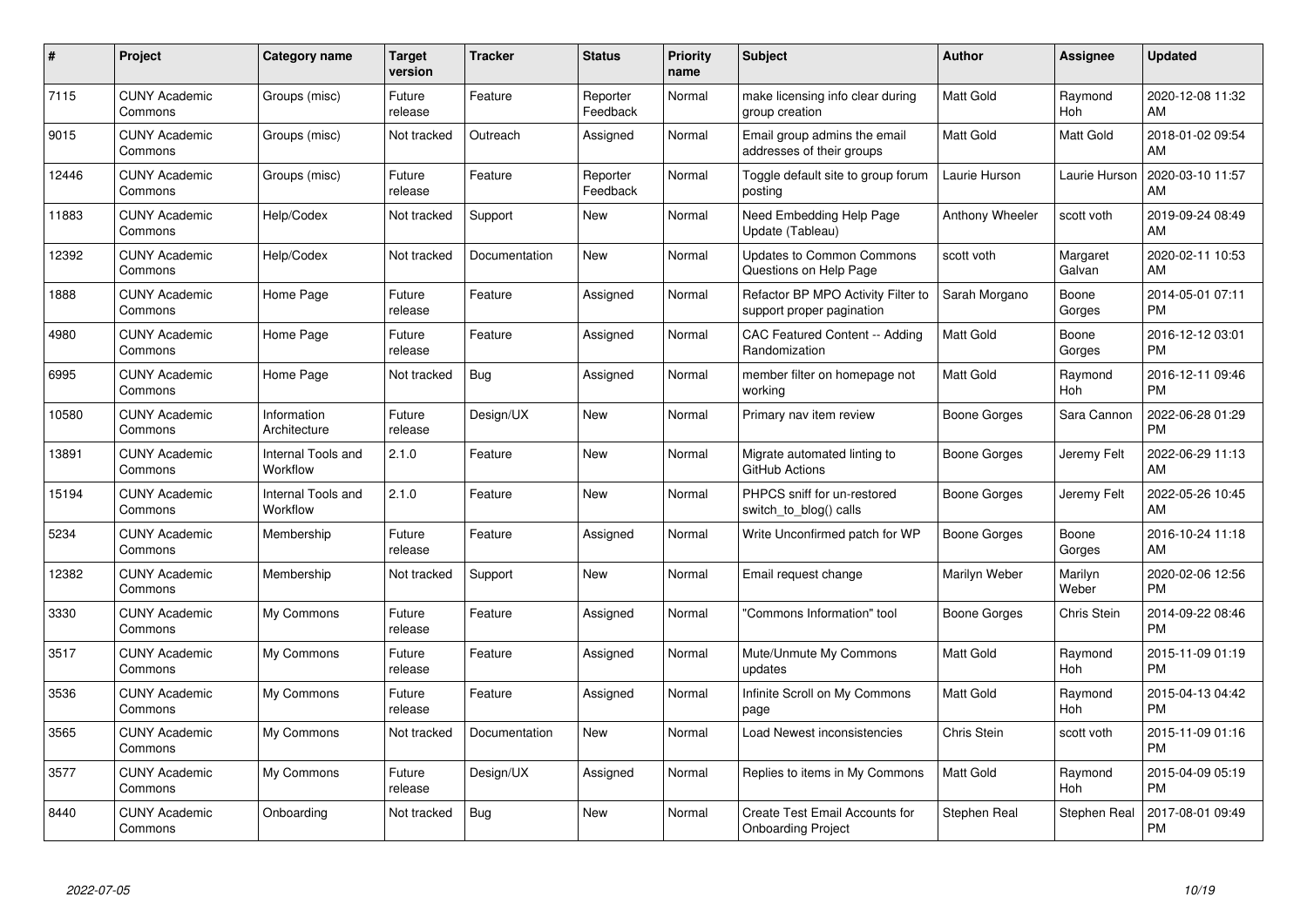| $\#$  | <b>Project</b>                  | Category name           | <b>Target</b><br>version | <b>Tracker</b> | <b>Status</b>        | <b>Priority</b><br>name | <b>Subject</b>                                                                             | Author                  | Assignee            | <b>Updated</b>                |
|-------|---------------------------------|-------------------------|--------------------------|----------------|----------------------|-------------------------|--------------------------------------------------------------------------------------------|-------------------------|---------------------|-------------------------------|
| 9028  | <b>CUNY Academic</b><br>Commons | Onboarding              | Future<br>release        | Feature        | Assigned             | Normal                  | suggest groups to new members<br>during the registration process                           | <b>Matt Gold</b>        | Chris Stein         | 2018-10-24 12:34<br><b>PM</b> |
| 9895  | <b>CUNY Academic</b><br>Commons | Onboarding              | Future<br>release        | Feature        | Assigned             | Normal                  | Add "Accept Invitation"<br>link/button/function to Group<br>and/or Site invitation emails? | Luke Waltzer            | Boone<br>Gorges     | 2018-06-07 12:42<br><b>PM</b> |
| 5955  | <b>CUNY Academic</b><br>Commons | Outreach                | Future<br>release        | Feature        | Assigned             | Normal                  | Create auto-newsletter for<br>commons members                                              | <b>Matt Gold</b>        | Luke Waltzer        | 2016-08-30 10:34<br>AM        |
| 10794 | <b>CUNY Academic</b><br>Commons | Performance             | Not tracked              | Bug            | <b>New</b>           | Normal                  | Memcached connection<br>occasionally breaks                                                | Boone Gorges            | Boone<br>Gorges     | 2018-12-06 03:30<br><b>PM</b> |
| 14908 | <b>CUNY Academic</b><br>Commons | Performance             |                          | <b>Bug</b>     | <b>New</b>           | Normal                  | Stale object cache on cdev                                                                 | Raymond Hoh             | Boone<br>Gorges     | 2021-12-07 09:45<br>AM        |
| 15242 | <b>CUNY Academic</b><br>Commons | Performance             | Not tracked              | Bug            | Reporter<br>Feedback | Normal                  | Slugist site                                                                               | Raffi<br>Khatchadourian | Boone<br>Gorges     | 2022-02-07 11:14<br>AM        |
| 14787 | <b>CUNY Academic</b><br>Commons | Plugin Packages         | Future<br>release        | Feature        | New                  | Normal                  | Creating a "Design" plugin<br>package                                                      | Laurie Hurson           | scott voth          | 2022-04-27 04:56<br><b>PM</b> |
| 2753  | <b>CUNY Academic</b><br>Commons | <b>Public Portfolio</b> | Future<br>release        | Feature        | <b>New</b>           | Normal                  | Create actual actual tagification in<br>academic interests and other<br>fields             | Micki Kaufman           | Boone<br>Gorges     | 2015-01-05 08:52<br><b>PM</b> |
| 2832  | <b>CUNY Academic</b><br>Commons | <b>Public Portfolio</b> | Future<br>release        | Feature        | Assigned             | Normal                  | Improve interface for (not)<br>auto-linking profile fields                                 | Boone Gorges            | Chris Stein         | 2015-01-05 08:52<br><b>PM</b> |
| 2881  | <b>CUNY Academic</b><br>Commons | Public Portfolio        | Future<br>release        | Feature        | Assigned             | Normal                  | Redesign the UX for Profiles                                                               | Chris Stein             | Chris Stein         | 2016-10-13 12:45<br><b>PM</b> |
| 3042  | <b>CUNY Academic</b><br>Commons | <b>Public Portfolio</b> | Future<br>release        | Feature        | Assigned             | Normal                  | Browsing member interests                                                                  | <b>Matt Gold</b>        | Boone<br>Gorges     | 2015-03-21 09:04<br><b>PM</b> |
| 3220  | <b>CUNY Academic</b><br>Commons | Public Portfolio        | Future<br>release        | Feature        | Assigned             | Normal                  | Add indent/outdent option to<br>Formatting Buttons on Profile<br>Page                      | <b>Matt Gold</b>        | Boone<br>Gorges     | 2014-05-21 10:39<br><b>PM</b> |
| 3768  | <b>CUNY Academic</b><br>Commons | Public Portfolio        | Future<br>release        | Feature        | Assigned             | Normal                  | Institutions/Past positions on<br>public portfolios                                        | <b>Matt Gold</b>        | Boone<br>Gorges     | 2018-04-23 10:44<br>AM        |
| 3770  | <b>CUNY Academic</b><br>Commons | Public Portfolio        | Future<br>release        | Feature        | Assigned             | Normal                  | Improve Layout/Formatting of<br>Positions Area on Public Portfolios                        | <b>Matt Gold</b>        | Chris Stein         | 2015-04-01 09:17<br><b>PM</b> |
| 4253  | <b>CUNY Academic</b><br>Commons | <b>Public Portfolio</b> | Future<br>release        | Design/UX      | <b>New</b>           | Normal                  | Encourage users to add portfolio<br>content                                                | Samantha Raddatz        | Samantha<br>Raddatz | 2015-07-07 11:32<br>AM        |
| 4404  | <b>CUNY Academic</b><br>Commons | <b>Public Portfolio</b> | Future<br>release        | Design/UX      | Assigned             | Normal                  | Change color of permissions info<br>on portfolio editing interface                         | Matt Gold               | Samantha<br>Raddatz | 2015-08-11 05:28<br><b>PM</b> |
| 4622  | <b>CUNY Academic</b><br>Commons | Public Portfolio        | Future<br>release        | Design/UX      | <b>New</b>           | Normal                  | <b>Profile Visibility Settings</b>                                                         | Samantha Raddatz        | Samantha<br>Raddatz | 2015-09-21 12:18<br><b>PM</b> |
| 5827  | <b>CUNY Academic</b><br>Commons | Public Portfolio        | Future<br>release        | <b>Bug</b>     | Assigned             | Normal                  | Academic Interests square bracket<br>links not working                                     | scott voth              | Chris Stein         | 2016-08-11 11:59<br><b>PM</b> |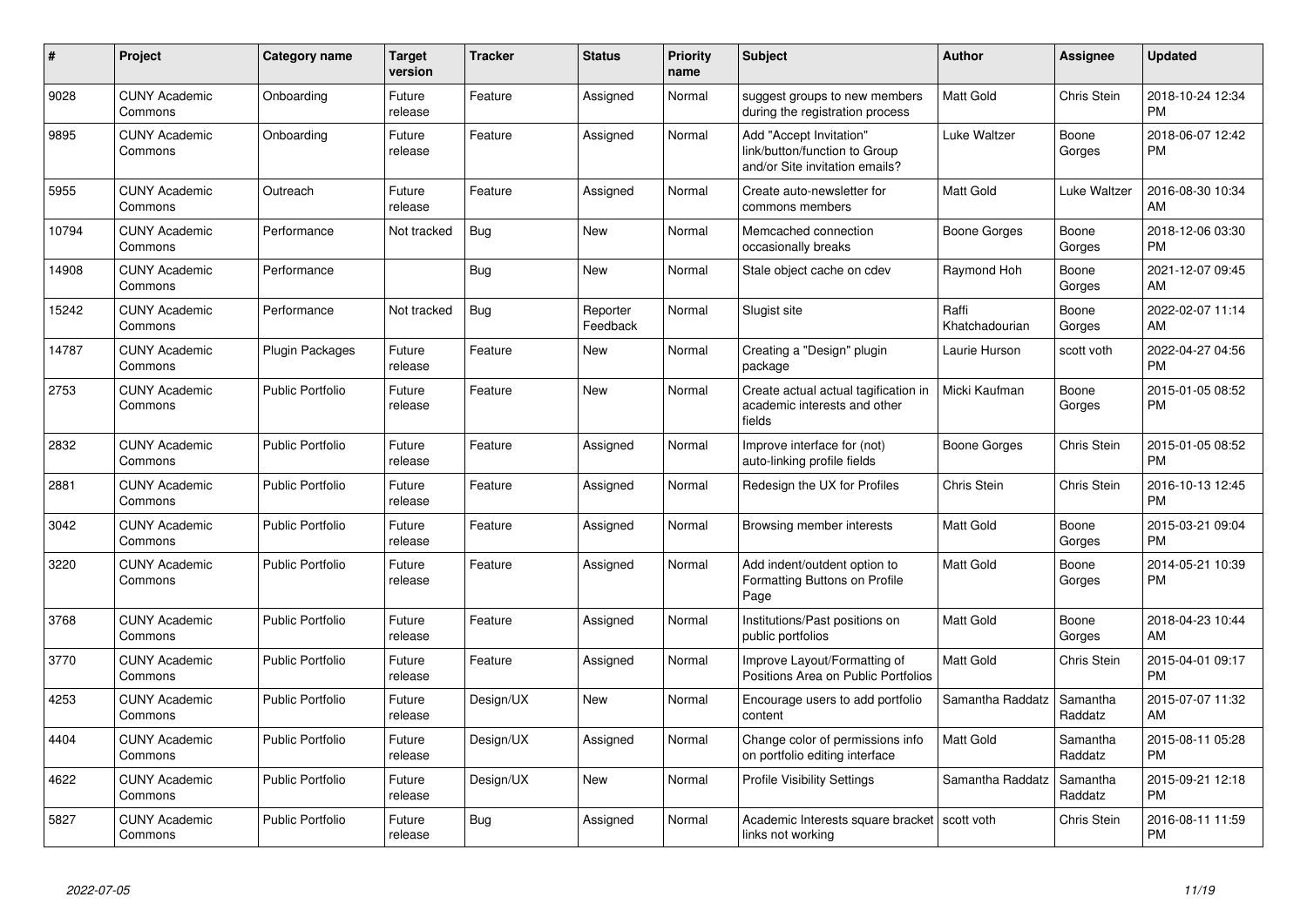| $\#$  | Project                         | <b>Category name</b>    | <b>Target</b><br>version | <b>Tracker</b> | <b>Status</b>        | Priority<br>name | <b>Subject</b>                                                           | <b>Author</b>       | <b>Assignee</b>     | <b>Updated</b>                |
|-------|---------------------------------|-------------------------|--------------------------|----------------|----------------------|------------------|--------------------------------------------------------------------------|---------------------|---------------------|-------------------------------|
| 10354 | <b>CUNY Academic</b><br>Commons | <b>Public Portfolio</b> | Future<br>release        | Feature        | <b>New</b>           | Normal           | Opt out of Having a Profile Page                                         | scott voth          | <b>Chris Stein</b>  | 2020-05-12 10:43<br>AM        |
| 11496 | <b>CUNY Academic</b><br>Commons | <b>Public Portfolio</b> | 1.15.2                   | Support        | <b>New</b>           | Normal           | Replace Twitter Icon on Member<br>Portfolio page                         | scott voth          | Boone<br>Gorges     | 2019-06-06 01:03<br><b>PM</b> |
| 14184 | <b>CUNY Academic</b><br>Commons | <b>Public Portfolio</b> | Future<br>release        | Feature        | <b>New</b>           | Normal           | Centralized mechanism for storing<br>Campus affiliations                 | <b>Boone Gorges</b> | Boone<br>Gorges     | 2022-01-04 11:35<br>AM        |
| 3506  | <b>CUNY Academic</b><br>Commons | Publicity               | 1.7                      | Publicity      | <b>New</b>           | Normal           | Prepare 1.7 email messaging                                              | Micki Kaufman       | Micki<br>Kaufman    | 2014-10-01 12:36<br><b>PM</b> |
| 3509  | <b>CUNY Academic</b><br>Commons | Publicity               | 1.7                      | Publicity      | <b>New</b>           | Normal           | Create 1.7 digital signage imagery                                       | Micki Kaufman       | Marilyn<br>Weber    | 2014-10-01 12:40<br><b>PM</b> |
| 3510  | <b>CUNY Academic</b><br>Commons | Publicity               | 1.7                      | Publicity      | Assigned             | Normal           | Post on the News Blog re: 'My<br>Commons'                                | Micki Kaufman       | Sarah<br>Morgano    | 2014-10-15 11:18<br>AM        |
| 3511  | <b>CUNY Academic</b><br>Commons | Publicity               | 1.7                      | Publicity      | Assigned             | Normal           | Social media for 1.7                                                     | Micki Kaufman       | Sarah<br>Morgano    | 2014-10-14 03:32<br><b>PM</b> |
| 6014  | <b>CUNY Academic</b><br>Commons | Publicity               | Future<br>release        | Publicity      | Reporter<br>Feedback | Normal           | Google search listing                                                    | <b>Matt Gold</b>    | Boone<br>Gorges     | 2016-09-21 03:48<br><b>PM</b> |
| 6115  | <b>CUNY Academic</b><br>Commons | Publicity               | Not tracked              | Feature        | Assigned             | Normal           | create digital signage for GC                                            | <b>Matt Gold</b>    | scott voth          | 2016-10-11 10:09<br><b>PM</b> |
| 9643  | <b>CUNY Academic</b><br>Commons | Publicity               | Not tracked              | Feature        | <b>New</b>           | Normal           | Create a page on the Commons<br>for logos etc.                           | Stephen Real        | Stephen Real        | 2018-04-24 10:53<br>AM        |
| 12247 | <b>CUNY Academic</b><br>Commons | Publicity               | Not tracked              | Support        | <b>New</b>           | Normal           | <b>Screenshot of First Commons</b><br>Homepage                           | scott voth          | scott voth          | 2020-01-14 12:08<br><b>PM</b> |
| 11945 | <b>CUNY Academic</b><br>Commons | Reckoning               | Future<br>release        | Feature        | Reporter<br>Feedback | Normal           | Add Comments bubble to<br>Reckoning views                                | Boone Gorges        | Boone<br>Gorges     | 2019-11-12 05:14<br><b>PM</b> |
| 308   | <b>CUNY Academic</b><br>Commons | Registration            | Future<br>release        | Feature        | <b>New</b>           | Normal           | Group recommendations for<br>signup process                              | Boone Gorges        | Samantha<br>Raddatz | 2015-11-09 05:07<br><b>PM</b> |
| 5225  | <b>CUNY Academic</b><br>Commons | Registration            | Future<br>release        | Feature        | Assigned             | Normal           | On-boarding Issues                                                       | Luke Waltzer        | Samantha<br>Raddatz | 2016-02-12 02:58<br><b>PM</b> |
| 10273 | <b>CUNY Academic</b><br>Commons | Registration            | Not tracked              | Support        | Reporter<br>Feedback | Normal           | users combining CF and campus<br>address                                 | Marilyn Weber       |                     | 2019-09-18 10:58<br>AM        |
| 11860 | <b>CUNY Academic</b><br>Commons | Registration            | Future<br>release        | Feature        | <b>New</b>           | Normal           | <b>Ensure Students Are Aware They</b><br>Can Use Aliases At Registration | scott voth          |                     | 2019-09-24 08:46<br>AM        |
| 3369  | <b>CUNY Academic</b><br>Commons | Reply By Email          | Not tracked              | Outreach       | Hold                 | Normal           | Release reply by email to WP<br>plugin directory                         | <b>Matt Gold</b>    | Raymond<br>Hoh      | 2016-03-01 12:46<br><b>PM</b> |
| 6671  | <b>CUNY Academic</b><br>Commons | Reply By Email          | Not tracked              | <b>Bug</b>     | Assigned             | Normal           | "Post too often" RBE error<br>message                                    | Matt Gold           | Raymond<br>Hoh      | 2016-11-11 09:55<br>AM        |
| 8976  | <b>CUNY Academic</b><br>Commons | Reply By Email          | Not tracked              | Feature        | Assigned             | Normal           | Package RBE new topics posting?                                          | <b>Matt Gold</b>    | Raymond<br>Hoh      | 2017-12-04 02:34<br><b>PM</b> |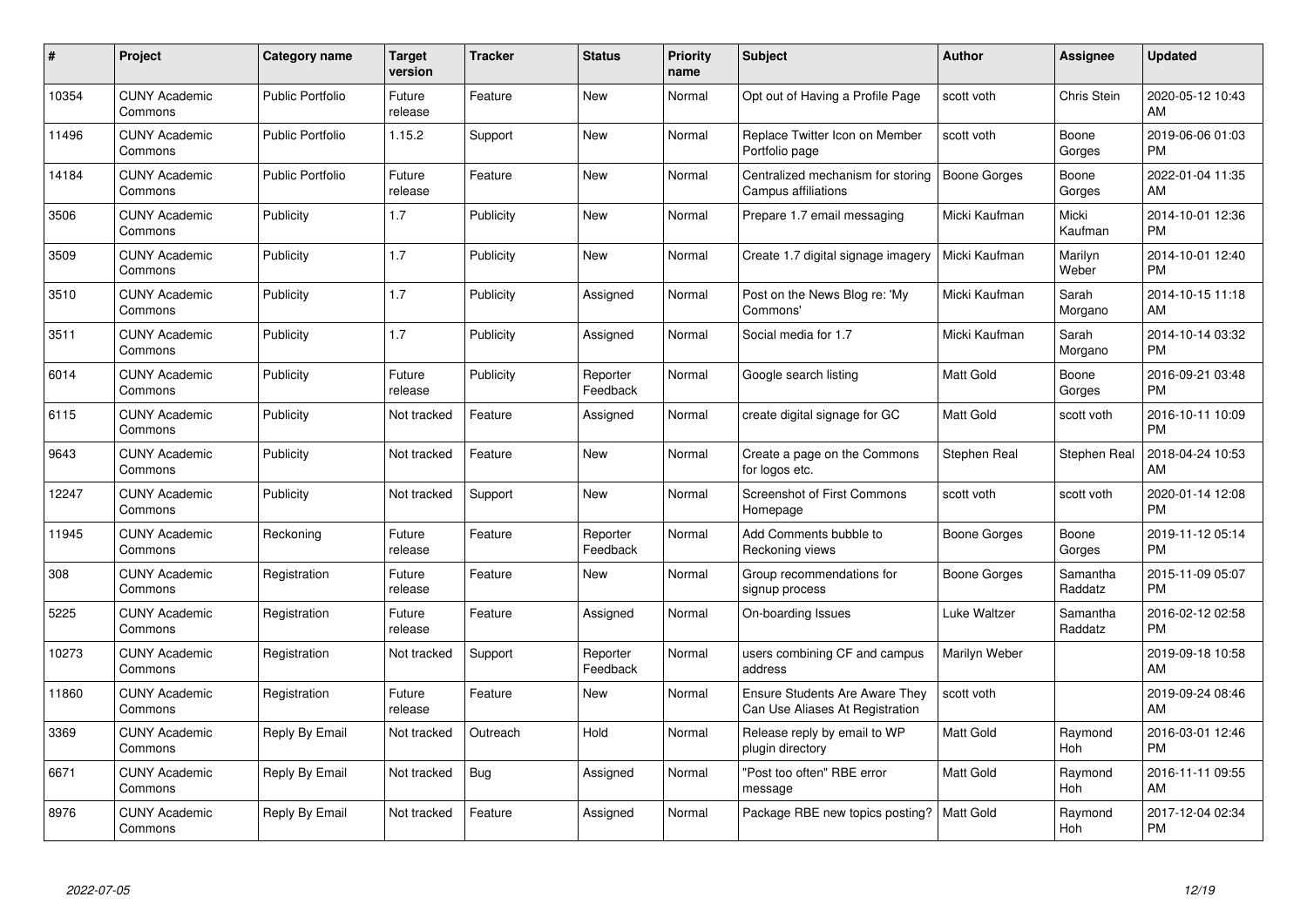| $\pmb{\#}$ | <b>Project</b>                  | <b>Category name</b>     | <b>Target</b><br>version | <b>Tracker</b> | <b>Status</b> | <b>Priority</b><br>name | <b>Subject</b>                                                              | <b>Author</b>           | Assignee            | <b>Updated</b>                |
|------------|---------------------------------|--------------------------|--------------------------|----------------|---------------|-------------------------|-----------------------------------------------------------------------------|-------------------------|---------------------|-------------------------------|
| 8991       | <b>CUNY Academic</b><br>Commons | Reply By Email           | Not tracked              | <b>Bug</b>     | Hold          | Normal                  | RBE duplicate email message<br>issue                                        | <b>Matt Gold</b>        | Raymond<br>Hoh      | 2018-02-18 08:53<br><b>PM</b> |
| 13430      | <b>CUNY Academic</b><br>Commons | Reply By Email           | Not tracked              | <b>Bug</b>     | <b>New</b>    | Normal                  | Delay in RBE                                                                | Luke Waltzer            | Raymond<br>Hoh      | 2020-10-13 11:16<br>AM        |
| 16177      | <b>CUNY Academic</b><br>Commons | Reply By Email           |                          | Bug            | New           | Normal                  | Switch to Inbound mode for RBE                                              | Raymond Hoh             | Raymond<br>Hoh      | 2022-05-30 04:32<br><b>PM</b> |
| 3002       | <b>CUNY Academic</b><br>Commons | Search                   | Future<br>release        | Feature        | Assigned      | Normal                  | Overhaul CAC search by using<br>external search appliance                   | Boone Gorges            | Boone<br>Gorges     | 2020-07-15 03:05<br><b>PM</b> |
| 3662       | <b>CUNY Academic</b><br>Commons | <b>SEO</b>               | Future<br>release        | Feature        | Assigned      | Normal                  | Duplicate Content/SEO/Google<br>issues                                      | Matt Gold               | Raymond<br>Hoh      | 2015-04-13 04:37<br><b>PM</b> |
| 9729       | <b>CUNY Academic</b><br>Commons | <b>SEO</b>               | Not tracked              | Support        | New           | Normal                  | 503 Errors showing on<br>newlaborforum.cuny.edu                             | Diane Krauthamer        | Raymond<br>Hoh      | 2018-05-22 04:48<br><b>PM</b> |
| 13048      | <b>CUNY Academic</b><br>Commons | Shortcodes and<br>embeds | Future<br>release        | Feature        | <b>New</b>    | Normal                  | Jupyter Notebooks support                                                   | Boone Gorges            |                     | 2020-07-14 11:46<br>AM        |
| 13331      | <b>CUNY Academic</b><br>Commons | Site cloning             | Future<br>release        | Bug            | <b>New</b>    | Normal                  | Combine Site Template and Clone<br>operations                               | Boone Gorges            | Jeremy Felt         | 2021-11-19 12:39<br><b>PM</b> |
| 5182       | <b>CUNY Academic</b><br>Commons | Social Paper             | Future<br>release        | Design/UX      | New           | Normal                  | "Publishing" a private paper on<br>social paper?                            | Raffi<br>Khatchadourian | Boone<br>Gorges     | 2016-10-13 04:12<br><b>PM</b> |
| 5183       | <b>CUNY Academic</b><br>Commons | Social Paper             | Future<br>release        | Design/UX      | <b>New</b>    | Normal                  | Creating a new paper when<br>viewing an existing paper                      | Raffi<br>Khatchadourian | Samantha<br>Raddatz | 2016-02-02 12:09<br><b>PM</b> |
| 5199       | <b>CUNY Academic</b><br>Commons | Social Paper             | Future<br>release        | Feature        | <b>New</b>    | Normal                  | add tables to the SP editor                                                 | Marilyn Weber           |                     | 2016-10-24 11:27<br>AM        |
| 5205       | <b>CUNY Academic</b><br>Commons | Social Paper             | Future<br>release        | Feature        | New           | Normal                  | Social Paper folders                                                        | Marilyn Weber           |                     | 2016-02-11 10:24<br><b>PM</b> |
| 5282       | <b>CUNY Academic</b><br>Commons | Social Paper             | Future<br>release        | <b>Bug</b>     | New           | Normal                  | Replying via email directs to paper<br>but not individual comment.          | Marilyn Weber           | Raymond<br>Hoh      | 2016-03-02 01:48<br><b>PM</b> |
| 5397       | <b>CUNY Academic</b><br>Commons | Social Paper             | Future<br>release        | Feature        | <b>New</b>    | Normal                  | frustrating to have to<br>enable/disable in SP                              | Marilyn Weber           | Samantha<br>Raddatz | 2016-04-20 03:39<br><b>PM</b> |
| 5488       | <b>CUNY Academic</b><br>Commons | Social Paper             | Future<br>release        | Bug            | <b>New</b>    | Normal                  | Add a "last edited by" field to<br>Social Paper group directories           | Boone Gorges            |                     | 2016-04-21 10:05<br><b>PM</b> |
| 5489       | <b>CUNY Academic</b><br>Commons | Social Paper             | Future<br>release        | Feature        | <b>New</b>    | Normal                  | Asc/desc sorting for Social Paper<br>directories                            | Boone Gorges            |                     | 2016-04-21 10:06<br><b>PM</b> |
| 7663       | <b>CUNY Academic</b><br>Commons | Social Paper             | Future<br>release        | Bug            | <b>New</b>    | Normal                  | Social Paper notifications not<br>formatted correctly on secondary<br>sites | <b>Boone Gorges</b>     | Boone<br>Gorges     | 2018-04-16 03:52<br><b>PM</b> |
| 7981       | <b>CUNY Academic</b><br>Commons | Social Paper             | Future<br>release        | <b>Bug</b>     | New           | Normal                  | Social Paper comments should<br>not go to spam                              | Luke Waltzer            | Boone<br>Gorges     | 2018-04-16 03:52<br><b>PM</b> |
| 8898       | <b>CUNY Academic</b><br>Commons | Social Paper             | Not tracked              | Feature        | Assigned      | Normal                  | Usage data on docs and social<br>paper                                      | Matt Gold               | Matt Gold           | 2017-11-16 11:32<br>AM        |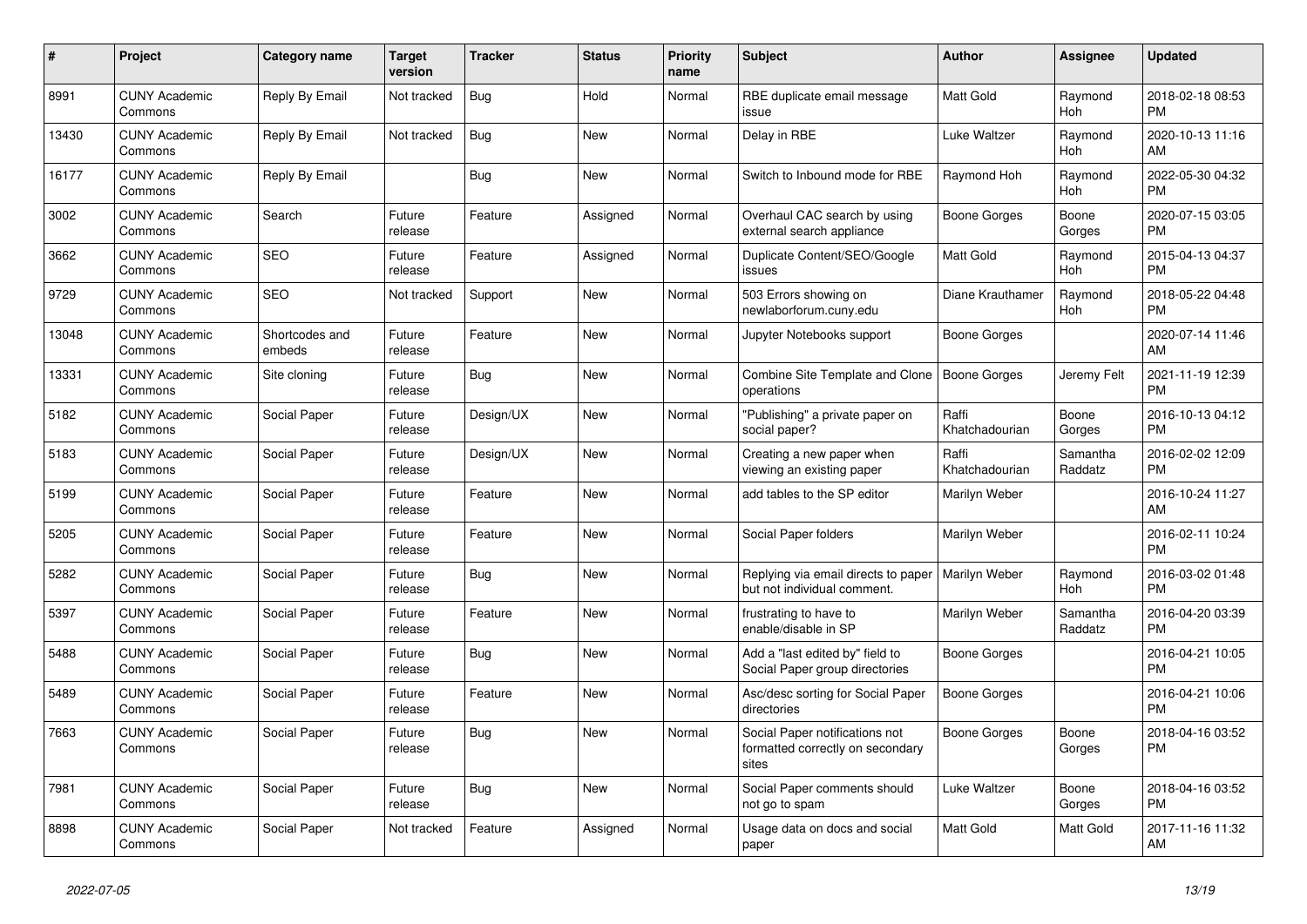| #     | Project                         | <b>Category name</b>    | <b>Target</b><br>version | <b>Tracker</b> | <b>Status</b>        | <b>Priority</b><br>name | <b>Subject</b>                                                                            | <b>Author</b>         | Assignee            | <b>Updated</b>                |
|-------|---------------------------------|-------------------------|--------------------------|----------------|----------------------|-------------------------|-------------------------------------------------------------------------------------------|-----------------------|---------------------|-------------------------------|
| 13975 | <b>CUNY Academic</b><br>Commons | Social Paper            | Not tracked              | Support        | Reporter<br>Feedback | Normal                  | can't approve comments on Social<br>Paper paper                                           | Marilyn Weber         |                     | 2021-02-12 09:33<br>AM        |
| 6426  | <b>CUNY Academic</b><br>Commons | Spam/Spam<br>Prevention | Future<br>release        | Feature        | Assigned             | Normal                  | Force captcha on all comments?                                                            | <b>Matt Gold</b>      | <b>Tahir Butt</b>   | 2016-10-24 02:06<br><b>PM</b> |
| 8666  | <b>CUNY Academic</b><br>Commons | Teaching                | Not tracked              | Documentation  | Assigned             | Normal                  | Create Teaching on the Commons<br>Resource Page                                           | <b>Matt Gold</b>      | Laurie Hurson       | 2019-09-23 03:16<br><b>PM</b> |
| 3090  | <b>CUNY Academic</b><br>Commons | Twitter page            | Future<br>release        | Feature        | Assigned             | Normal                  | Prevent Retweets from showing<br>up on Commons twitter page                               | <b>Matt Gold</b>      | <b>Tahir Butt</b>   | 2016-10-24 11:31<br>AM        |
| 3473  | <b>CUNY Academic</b><br>Commons | <b>User Experience</b>  | Future<br>release        | Feature        | Assigned             | Normal                  | Commons profile: Add help info<br>about "Positions" replacing "title"                     | Keith Miyake          | Samantha<br>Raddatz | 2015-11-09 02:28<br><b>PM</b> |
| 4222  | <b>CUNY Academic</b><br>Commons | User Experience         | Future<br>release        | Design/UX      | New                  | Normal                  | Add information to 'Delete<br>Account' page                                               | Samantha Raddatz      | scott voth          | 2015-06-26 11:35<br>AM        |
| 4661  | <b>CUNY Academic</b><br>Commons | User Experience         | Future<br>release        | Bug            | Assigned             | Normal                  | <b>Simplify Events text</b>                                                               | <b>Matt Gold</b>      | Samantha<br>Raddatz | 2015-10-02 09:06<br><b>PM</b> |
| 5316  | <b>CUNY Academic</b><br>Commons | User Experience         | Future<br>release        | Feature        | Assigned             | Normal                  | Prompt user email address<br>updates                                                      | <b>Matt Gold</b>      | Stephen Real        | 2016-12-21 03:30<br><b>PM</b> |
| 6298  | <b>CUNY Academic</b><br>Commons | <b>User Experience</b>  | Not tracked              | Design/UX      | Assigned             | Normal                  | Examine data from survey                                                                  | Matt Gold             | Margaret<br>Galvan  | 2016-10-14 12:16<br><b>PM</b> |
| 9941  | <b>CUNY Academic</b><br>Commons | Wiki                    | Not tracked              | Support        | Assigned             | Normal                  | Wiki functionality                                                                        | <b>Matt Gold</b>      | Boone<br>Gorges     | 2018-06-26 10:57<br>AM        |
| 11386 | <b>CUNY Academic</b><br>Commons | WordPress - Media       | Not tracked              | Support        | Reporter<br>Feedback | Normal                  | disappearing images                                                                       | scott voth            | Boone<br>Gorges     | 2019-05-14 10:32<br>AM        |
| 11449 | <b>CUNY Academic</b><br>Commons | WordPress - Media       | Not tracked              | Support        | Reporter<br>Feedback | Normal                  | Cloning Media Library for JITP<br>from Staging to Production Site                         | <b>Patrick DeDauw</b> | Boone<br>Gorges     | 2019-05-13 12:00<br><b>PM</b> |
| 14483 | <b>CUNY Academic</b><br>Commons | WordPress - Media       | Not tracked              | <b>Bug</b>     | Reporter<br>Feedback | Normal                  | <b>Wordpress PDF Embed Stopped</b><br>Working after JITP Media Clone                      | Patrick DeDauw        | Boone<br>Gorges     | 2021-05-20 01:51<br><b>PM</b> |
| 287   | <b>CUNY Academic</b><br>Commons | WordPress (misc)        | Future<br>release        | Feature        | Assigned             | Normal                  | Create troubleshooting tool for<br>account sign-up                                        | <b>Matt Gold</b>      | Boone<br>Gorges     | 2015-11-09 06:17<br><b>PM</b> |
| 365   | <b>CUNY Academic</b><br>Commons | WordPress (misc)        | Future<br>release        | Feature        | Assigned             | Normal                  | <b>Create Mouseover Tooltips</b><br>throughout Site                                       | Matt Gold             | <b>Chris Stein</b>  | 2015-11-09 06:18<br><b>PM</b> |
| 636   | <b>CUNY Academic</b><br>Commons | WordPress (misc)        | Not tracked              | Support        | Assigned             | Normal                  | Create Lynda.com-like Table of<br>Contents for Prospective Tutorial<br><b>Screencasts</b> | Matt Gold             | scott voth          | 2016-02-23 03:12<br><b>PM</b> |
| 1105  | <b>CUNY Academic</b><br>Commons | WordPress (misc)        | Future<br>release        | Feature        | Assigned             | Normal                  | Rephrase Blog Privacy Options                                                             | Matt Gold             | Samantha<br>Raddatz | 2015-11-09 06:19<br><b>PM</b> |
| 1508  | <b>CUNY Academic</b><br>Commons | WordPress (misc)        | Future<br>release        | Feature        | Assigned             | Normal                  | Share login cookies across<br>mapped domains                                              | Boone Gorges          | Boone<br>Gorges     | 2012-07-02 12:12<br><b>PM</b> |
| 2167  | <b>CUNY Academic</b><br>Commons | WordPress (misc)        | Future<br>release        | <b>Bug</b>     | Assigned             | Normal                  | <b>CAC-Livestream Plugin Issues</b>                                                       | Michael Smith         | Dominic<br>Giglio   | 2015-01-02 03:06<br><b>PM</b> |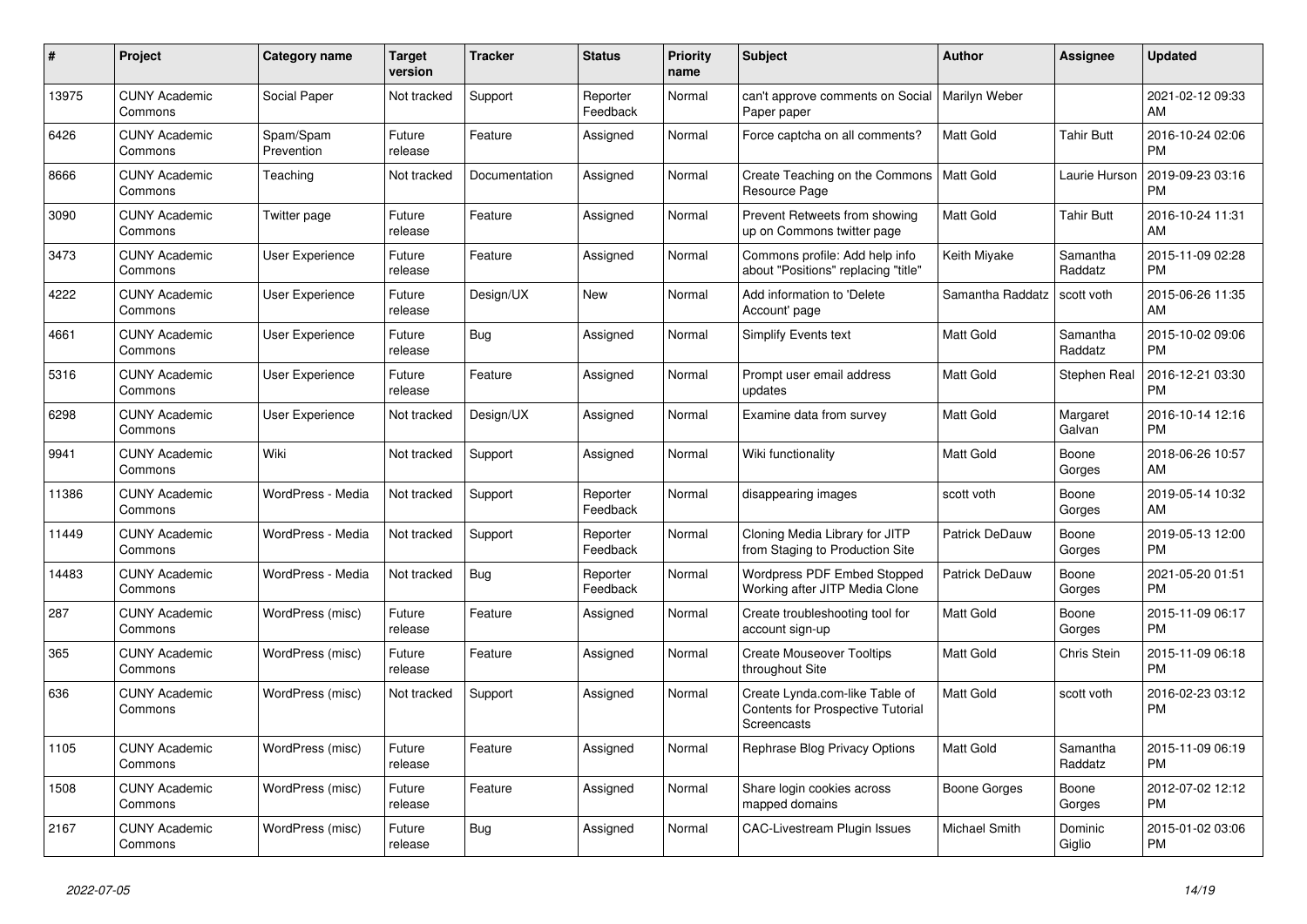| #     | Project                         | <b>Category name</b> | <b>Target</b><br>version | <b>Tracker</b> | <b>Status</b>        | <b>Priority</b><br>name | Subject                                                                                                      | Author                  | Assignee        | <b>Updated</b>                |
|-------|---------------------------------|----------------------|--------------------------|----------------|----------------------|-------------------------|--------------------------------------------------------------------------------------------------------------|-------------------------|-----------------|-------------------------------|
| 2175  | <b>CUNY Academic</b><br>Commons | WordPress (misc)     | Not tracked              | Support        | Assigned             | Normal                  | Subscibe 2 vs. Jetpack<br>subscription options                                                               | local admin             | Matt Gold       | 2016-01-26 04:58<br><b>PM</b> |
| 3657  | <b>CUNY Academic</b><br>Commons | WordPress (misc)     | Not tracked              | Feature        | New                  | Normal                  | Create alert for GC email<br>addresses                                                                       | <b>Matt Gold</b>        | Matt Gold       | 2016-04-14 11:29<br><b>PM</b> |
| 3759  | <b>CUNY Academic</b><br>Commons | WordPress (misc)     | Future<br>release        | Feature        | Assigned             | Normal                  | Review Interface for Adding Users<br>to Blogs                                                                | <b>Matt Gold</b>        | Boone<br>Gorges | 2015-03-24 05:52<br><b>PM</b> |
| 4388  | <b>CUNY Academic</b><br>Commons | WordPress (misc)     | Future<br>release        | Bug            | Assigned             | Normal                  | Repeated request for<br>authentication.                                                                      | Alice.Lynn<br>McMichael | Raymond<br>Hoh  | 2015-08-11 07:35<br><b>PM</b> |
| 6332  | <b>CUNY Academic</b><br>Commons | WordPress (misc)     | Future<br>release        | Feature        | New                  | Normal                  | Allow uploaded files to be marked<br>as private in an ad hoc way                                             | <b>Boone Gorges</b>     |                 | 2016-10-17 11:41<br><b>PM</b> |
| 6755  | <b>CUNY Academic</b><br>Commons | WordPress (misc)     | Future<br>release        | Bug            | New                  | Normal                  | Cannot Deactivate Plugin                                                                                     | Laura Kane              |                 | 2016-11-16 01:12<br><b>PM</b> |
| 9346  | <b>CUNY Academic</b><br>Commons | WordPress (misc)     | Not tracked              | Bug            | New                  | Normal                  | Clone cetls.bmcc.cuny.edu for<br>development                                                                 | Owen Roberts            | Raymond<br>Hoh  | 2018-03-06 05:35<br><b>PM</b> |
| 10040 | <b>CUNY Academic</b><br>Commons | WordPress (misc)     | Not tracked              | <b>Bug</b>     | Reporter<br>Feedback | Normal                  | User doesn't see full list of themes                                                                         | <b>Matt Gold</b>        | Boone<br>Gorges | 2018-07-25 10:12<br>AM        |
| 10380 | <b>CUNY Academic</b><br>Commons | WordPress (misc)     | Future<br>release        | Feature        | In Progress          | Normal                  | Remove blacklisted plugins                                                                                   | <b>Boone Gorges</b>     |                 | 2022-04-26 12:00<br><b>PM</b> |
| 11024 | <b>CUNY Academic</b><br>Commons | WordPress (misc)     | Future<br>release        | Bug            | New                  | Normal                  | Subsites should not show "you<br>should update your .htaccess<br>now" notice after permalink setting<br>save | <b>Boone Gorges</b>     |                 | 2019-01-28 01:35<br><b>PM</b> |
| 11624 | <b>CUNY Academic</b><br>Commons | WordPress (misc)     | Not tracked              | Support        | New                  | Normal                  | Change pages into posts or swap<br>database for a Commons site?                                              | Stephen Klein           | Raymond<br>Hoh  | 2019-07-09 11:04<br>AM        |
| 11843 | <b>CUNY Academic</b><br>Commons | WordPress (misc)     | Future<br>release        | Design/UX      | New                  | Normal                  | Tweaking the Gutenberg Editor<br>Interface                                                                   | Laurie Hurson           |                 | 2022-04-26 12:00<br><b>PM</b> |
| 13835 | <b>CUNY Academic</b><br>Commons | WordPress (misc)     | Future<br>release        | Feature        | New                  | Normal                  | Allow OneSearch widget to have<br>'CUNY' as campus                                                           | Boone Gorges            | Boone<br>Gorges | 2021-11-19 12:39<br><b>PM</b> |
| 14074 | <b>CUNY Academic</b><br>Commons | WordPress (misc)     | Not tracked              | Support        | Reporter<br>Feedback | Normal                  | page password protection problem                                                                             | Marilyn Weber           |                 | 2021-03-02 11:03<br>AM        |
| 14113 | <b>CUNY Academic</b><br>Commons | WordPress (misc)     | Future<br>release        | Bug            | Hold                 | Normal                  | Block Editor Not Working on this<br>page - Json error                                                        | scott voth              | Boone<br>Gorges | 2021-03-05 11:01<br>AM        |
| 14983 | CUNY Academic<br>Commons        | WordPress (misc)     | Not tracked              | Support        | Reporter<br>Feedback | Normal                  | "Read More" tag not working                                                                                  | Rebecca Krisel          | Raymond<br>Hoh  | 2021-11-23 01:17<br>PM        |
| 15767 | <b>CUNY Academic</b><br>Commons | WordPress (misc)     |                          | Support        | New                  | Normal                  | Site loading slowly                                                                                          | scott voth              | Boone<br>Gorges | 2022-04-04 08:56<br>PM        |
| 16245 | <b>CUNY Academic</b><br>Commons | WordPress (misc)     |                          | <b>Bug</b>     | Reporter<br>Feedback | Normal                  | Save Button missing on<br>WordPress Profile page                                                             | scott voth              | Raymond<br>Hoh  | 2022-06-16 03:09<br><b>PM</b> |
| 16255 | <b>CUNY Academic</b><br>Commons | WordPress (misc)     |                          | <b>Bug</b>     | New                  | Normal                  | Need to define 'MULTISITE'<br>constant in wp-config.php                                                      | Raymond Hoh             |                 | 2022-06-19 09:31<br>AM        |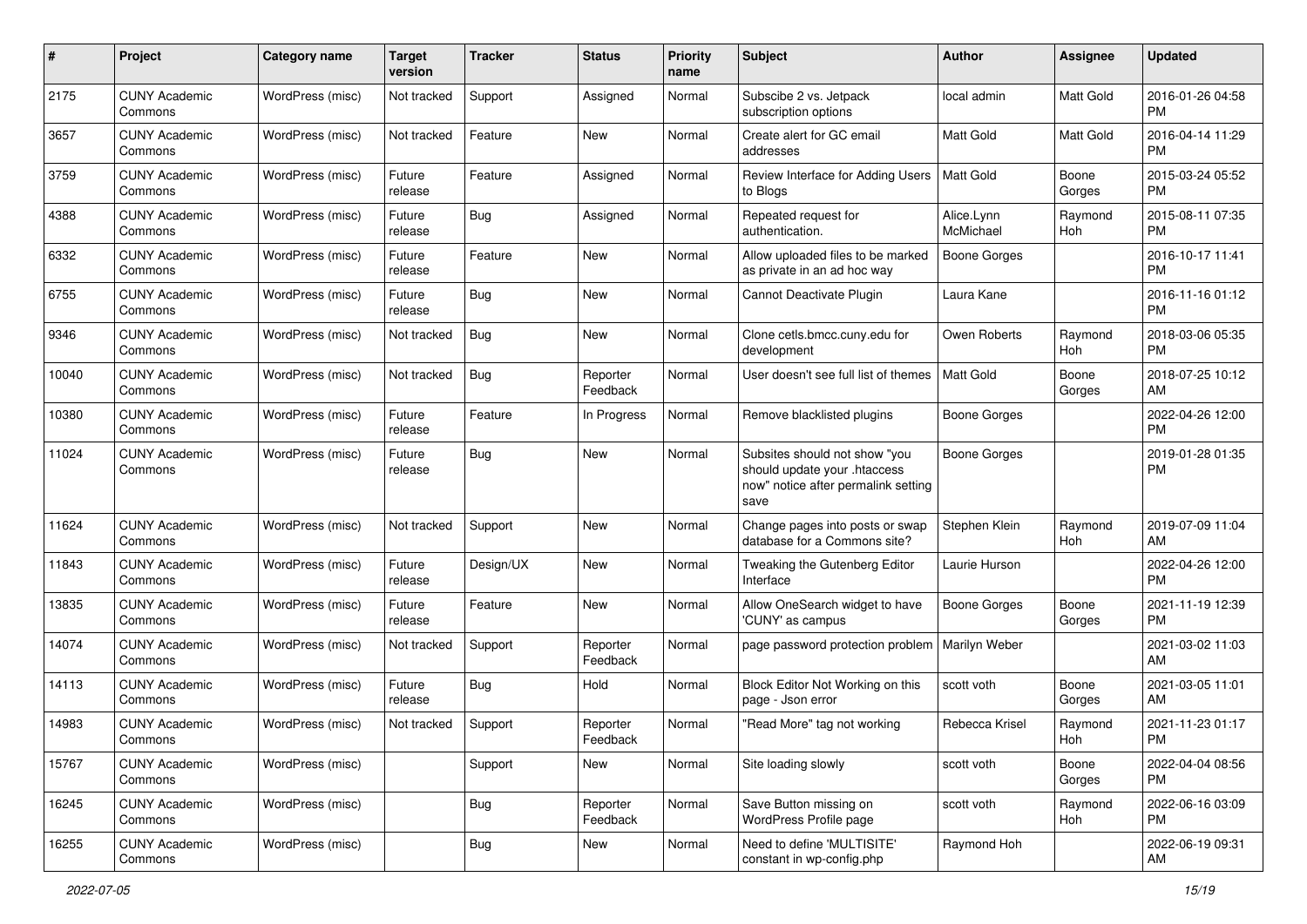| #     | Project                         | <b>Category name</b>     | <b>Target</b><br>version | <b>Tracker</b> | <b>Status</b>        | Priority<br>name | <b>Subject</b>                                                | <b>Author</b>    | <b>Assignee</b>   | <b>Updated</b>                |
|-------|---------------------------------|--------------------------|--------------------------|----------------|----------------------|------------------|---------------------------------------------------------------|------------------|-------------------|-------------------------------|
| 364   | <b>CUNY Academic</b><br>Commons | <b>WordPress Plugins</b> | Future<br>release        | Feature        | <b>New</b>           | Normal           | <b>Bulletin Board</b>                                         | <b>Matt Gold</b> |                   | 2015-01-05 08:50<br><b>PM</b> |
| 497   | <b>CUNY Academic</b><br>Commons | <b>WordPress Plugins</b> | Future<br>release        | Feature        | Assigned             | Normal           | Drag and Drop Ordering on<br><b>Gallery Post Plugin</b>       | <b>Matt Gold</b> | Ron Rennick       | 2015-11-09 06:18<br><b>PM</b> |
| 658   | <b>CUNY Academic</b><br>Commons | <b>WordPress Plugins</b> | Future<br>release        | Feature        | Assigned             | Normal           | Rebulid Sitewide Tag Suggestion                               | <b>Matt Gold</b> | Boone<br>Gorges   | 2015-01-05 08:47<br><b>PM</b> |
| 3691  | <b>CUNY Academic</b><br>Commons | <b>WordPress Plugins</b> | Future<br>release        | Bug            | <b>New</b>           | Normal           | <b>WPMU Domain Mapping</b><br>Debugging on cdev               | Raymond Hoh      | Matt Gold         | 2014-12-12 09:04<br>AM        |
| 3939  | <b>CUNY Academic</b><br>Commons | <b>WordPress Plugins</b> | Future<br>release        | Bug            | Hold                 | Normal           | Activity stream support for<br>Co-Authors Plus plugin         | Raymond Hoh      | Raymond<br>Hoh    | 2015-11-09 06:13<br><b>PM</b> |
| 5826  | <b>CUNY Academic</b><br>Commons | <b>WordPress Plugins</b> | Future<br>release        | Support        | Reporter<br>Feedback | Normal           | <b>Remove Subscription Options</b><br>plugin from directory   | Sarah Morgano    | Sarah<br>Morgano  | 2016-10-21 04:14<br><b>PM</b> |
| 8078  | <b>CUNY Academic</b><br>Commons | <b>WordPress Plugins</b> | Future<br>release        | System Upgrade | Assigned             | Normal           | <b>CommentPress Updates</b>                                   | Margaret Galvan  | Christian<br>Wach | 2017-05-08 03:49<br><b>PM</b> |
| 9211  | <b>CUNY Academic</b><br>Commons | <b>WordPress Plugins</b> | Future<br>release        | Support        | Reporter<br>Feedback | Normal           | Auto-Role Setting in Forum Plugin<br>Causing Some Confusion   | Luke Waltzer     | Boone<br>Gorges   | 2018-03-13 11:44<br>AM        |
| 9289  | <b>CUNY Academic</b><br>Commons | <b>WordPress Plugins</b> | Future<br>release        | Bug            | Reporter<br>Feedback | Normal           | Email Users Plugin                                            | Laurie Hurson    | Boone<br>Gorges   | 2018-10-24 12:34<br><b>PM</b> |
| 9515  | <b>CUNY Academic</b><br>Commons | <b>WordPress Plugins</b> | Not tracked              | Bug            | Reporter<br>Feedback | Normal           | Text to Speech plugin - "More<br>Slowly" checkbox not working | scott voth       | Boone<br>Gorges   | 2018-06-13 02:26<br><b>PM</b> |
| 9926  | <b>CUNY Academic</b><br>Commons | <b>WordPress Plugins</b> | Future<br>release        | Bug            | New                  | Normal           | twitter-mentions-as-comments<br>cron jobs can run long        | Boone Gorges     | Boone<br>Gorges   | 2018-10-24 12:34<br><b>PM</b> |
| 9947  | <b>CUNY Academic</b><br>Commons | <b>WordPress Plugins</b> | Future<br>release        | Feature        | Reporter<br>Feedback | Normal           | Install H5P quiz plugin                                       | Matt Gold        | Boone<br>Gorges   | 2018-09-11 11:01<br>AM        |
| 11120 | <b>CUNY Academic</b><br>Commons | <b>WordPress Plugins</b> | Not tracked              | Bug            | Reporter<br>Feedback | Normal           | Events Manager Events Not<br>Showing Up                       | Mark Webb        |                   | 2019-02-27 04:10<br><b>PM</b> |
| 11415 | <b>CUNY Academic</b><br>Commons | <b>WordPress Plugins</b> | Not tracked              | Bug            | Reporter<br>Feedback | Normal           | Blog Subscriptions in Jetpack                                 | Laurie Hurson    |                   | 2019-05-14 10:34<br>AM        |
| 11545 | <b>CUNY Academic</b><br>Commons | <b>WordPress Plugins</b> | Not tracked              | Support        | New                  | Normal           | Twitter searches in WordPress                                 | Gina Cherry      | Matt Gold         | 2019-09-23 01:03<br><b>PM</b> |
| 11649 | <b>CUNY Academic</b><br>Commons | <b>WordPress Plugins</b> | 2.0.3                    | Bug            | In Progress          | Normal           | CC license displayed on every<br>page                         | Gina Cherry      | Raymond<br>Hoh    | 2022-06-29 11:32<br>AM        |
| 11788 | <b>CUNY Academic</b><br>Commons | <b>WordPress Plugins</b> | Future<br>release        | Support        | Reporter<br>Feedback | Normal           | Plugin Request - Browse Aloud                                 | scott voth       |                   | 2019-09-24 08:42<br>AM        |
| 12121 | <b>CUNY Academic</b><br>Commons | <b>WordPress Plugins</b> | 2.0.3                    | Feature        | Reporter<br>Feedback | Normal           | Embedding H5P Iframes on<br><b>Commons Site</b>               | Laurie Hurson    | Boone<br>Gorges   | 2022-06-29 11:32<br>AM        |
| 12573 | CUNY Academic<br>Commons        | <b>WordPress Plugins</b> | Future<br>release        | Bug            | <b>New</b>           | Normal           | <b>CommentPress Core Issues</b>                               | scott voth       |                   | 2020-03-24 04:32<br><b>PM</b> |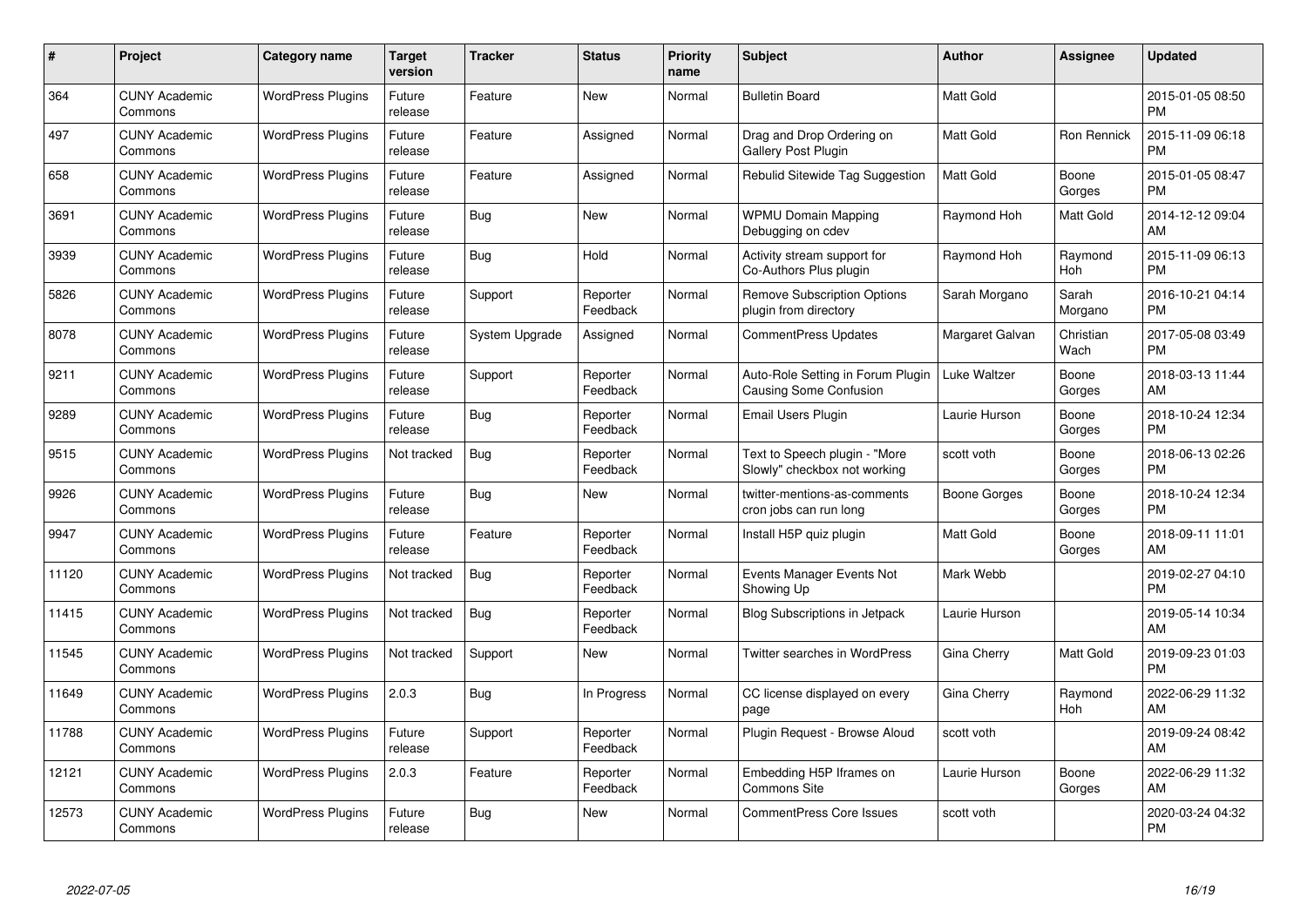| #     | Project                               | Category name            | <b>Target</b><br>version | <b>Tracker</b> | <b>Status</b>        | <b>Priority</b><br>name | <b>Subject</b>                                                                                | <b>Author</b>           | Assignee            | <b>Updated</b>                |
|-------|---------------------------------------|--------------------------|--------------------------|----------------|----------------------|-------------------------|-----------------------------------------------------------------------------------------------|-------------------------|---------------------|-------------------------------|
| 12741 | <b>CUNY Academic</b><br>Commons       | <b>WordPress Plugins</b> | Not tracked              | Support        | Reporter<br>Feedback | Normal                  | <b>Tableau Public Viz Block</b>                                                               | Marilyn Weber           | Raymond<br>Hoh      | 2020-05-12 11:00<br>AM        |
| 13946 | <b>CUNY Academic</b><br>Commons       | <b>WordPress Plugins</b> | 2.1.0                    | Support        | Assigned             | Normal                  | <b>Custom Embed handler For</b><br>OneDrive files                                             | scott voth              | Raymond<br>Hoh      | 2022-05-26 10:46<br>AM        |
| 14987 | <b>CUNY Academic</b><br>Commons       | <b>WordPress Plugins</b> | Future<br>release        | Bug            | <b>New</b>           | Normal                  | Elementor update causes<br>database freeze-up                                                 | Boone Gorges            | Boone<br>Gorges     | 2021-11-29 12:02<br><b>PM</b> |
| 15516 | <b>CUNY Academic</b><br>Commons       | <b>WordPress Plugins</b> |                          | Bug            | Reporter<br>Feedback | Normal                  | Can't publish or save draft of post<br>on wordpress.com                                       | Raffi<br>Khatchadourian | Raymond<br>Hoh      | 2022-03-02 05:52<br><b>PM</b> |
| 16314 | <b>CUNY Academic</b><br>Commons       | <b>WordPress Plugins</b> |                          | Feature        | New                  | Normal                  | Install Multicollab plug-in?                                                                  | Raffi<br>Khatchadourian |                     | 2022-06-29 03:44<br><b>PM</b> |
| 16319 | <b>CUNY Academic</b><br>Commons       | <b>WordPress Plugins</b> | 2.0.3                    | Bug            | <b>New</b>           | Normal                  | Request for Events Calendar Pro<br>5.14.2 update                                              | Raymond Hoh             | Raymond<br>Hoh      | 2022-07-01 04:16<br><b>PM</b> |
| 412   | <b>CUNY Academic</b><br>Commons       | <b>WordPress Themes</b>  | Future<br>release        | Feature        | Assigned             | Normal                  | <b>Featured Themes</b>                                                                        | <b>Matt Gold</b>        | Dominic<br>Giglio   | 2015-01-05 08:44<br><b>PM</b> |
| 3492  | <b>CUNY Academic</b><br>Commons       | <b>WordPress Themes</b>  | Future<br>release        | Support        | Assigned             | Normal                  | Add CBOX theme to the<br>Commons                                                              | scott voth              | Raymond<br>Hoh      | 2014-10-08 05:55<br><b>PM</b> |
| 8211  | <b>CUNY Academic</b><br>Commons       | <b>WordPress Themes</b>  | Future<br>release        | Feature        | <b>New</b>           | Normal                  | Theme Suggestions: Material<br>Design-Inspired Themes                                         | Margaret Galvan         | Margaret<br>Galvan  | 2017-08-07 02:48<br><b>PM</b> |
| 10769 | <b>CUNY Academic</b><br>Commons       | <b>WordPress Themes</b>  | Not tracked              | Bug            | Reporter<br>Feedback | Normal                  | 2011 Theme Sidebar                                                                            | Mark Webb               |                     | 2018-12-04 04:09<br><b>PM</b> |
| 12360 | <b>CUNY Academic</b><br>Commons       | <b>WordPress Themes</b>  | Not tracked              | <b>Bug</b>     | Reporter<br>Feedback | Normal                  | site just says "DANTE We are<br>currently in maintenance mode,<br>please check back shortly." | Marilyn Weber           |                     | 2020-02-04 12:13<br><b>PM</b> |
| 14911 | <b>CUNY Academic</b><br>Commons       | <b>WordPress Themes</b>  | Not tracked              | Support        | New                  | Normal                  | Twentytwentyone theme                                                                         | Marilyn Weber           |                     | 2021-10-28 10:37<br>AM        |
| 4986  | <b>CUNY Academic</b><br>Commons       | ZenDesk                  | Not tracked              | Support        | Assigned             | Normal                  | Prepare documentation for<br>Zendesk re web widget                                            | <b>Matt Gold</b>        | Samantha<br>Raddatz | 2016-02-25 03:09<br><b>PM</b> |
| 13912 | <b>CUNY Academic</b><br>Commons       |                          | Not tracked              | Feature        | Hold                 | Low                     | posting "missed schedule"                                                                     | Marilyn Weber           |                     | 2021-02-23 10:46<br>AM        |
| 2576  | <b>NYCDH Community</b><br><b>Site</b> |                          |                          | <b>Bug</b>     | Hold                 | Low                     | <b>Test Next Button in Javascript</b><br><b>Tutorial Under Activities</b>                     | Mark Newton             | Alex Gil            | 2013-05-18 02:55<br><b>PM</b> |
| 2577  | <b>NYCDH Community</b><br><b>Site</b> |                          |                          | Feature        | Assigned             | Low                     | Investigate Potential to Add Links<br>to the Forum                                            | <b>Mark Newton</b>      | Alex Gil            | 2013-05-16 09:40<br><b>PM</b> |
| 2618  | <b>NYCDH Community</b><br>Site        |                          |                          | Bug            | Assigned             | Low                     | Mark blogs as spam when created<br>by users marked as spam                                    | <b>Matt Gold</b>        | Boone<br>Gorges     | 2013-06-09 11:38<br><b>PM</b> |
| 58    | <b>CUNY Academic</b><br>Commons       | BuddyPress (misc)        | Future<br>release        | Feature        | Assigned             | Low                     | Make member search sortable by<br>last name                                                   | Roberta Brody           | Boone<br>Gorges     | 2010-08-26 02:38<br><b>PM</b> |
| 310   | <b>CUNY Academic</b><br>Commons       | BuddyPress (misc)        | Future<br>release        | Feature        | Assigned             | Low                     | <b>Friend Request Email</b>                                                                   | <b>Matt Gold</b>        | Samantha<br>Raddatz | 2015-11-09 05:08<br><b>PM</b> |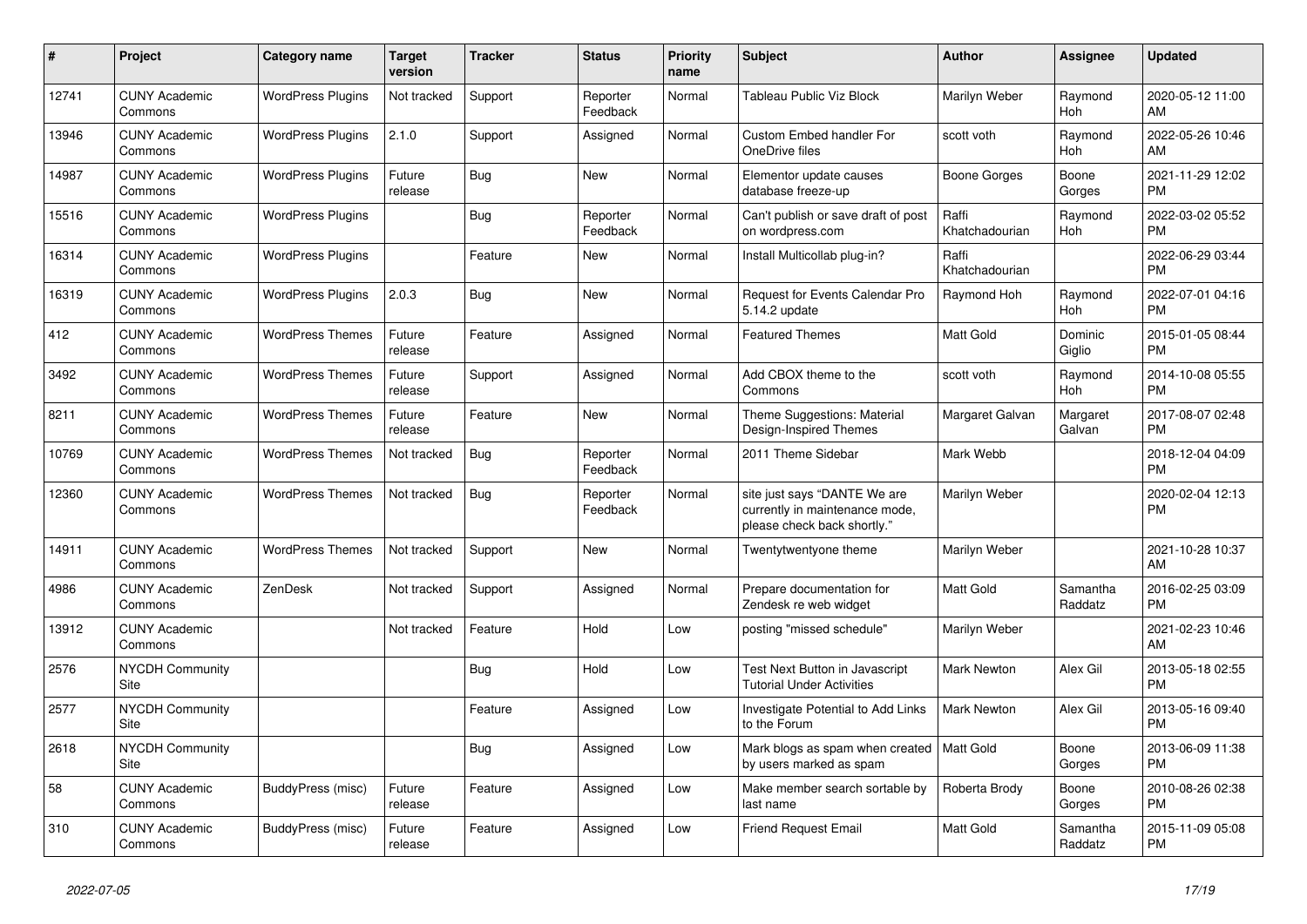| #     | Project                         | <b>Category name</b>       | <b>Target</b><br>version | <b>Tracker</b> | <b>Status</b>        | Priority<br>name | <b>Subject</b>                                                                | <b>Author</b>       | <b>Assignee</b>     | <b>Updated</b>                |
|-------|---------------------------------|----------------------------|--------------------------|----------------|----------------------|------------------|-------------------------------------------------------------------------------|---------------------|---------------------|-------------------------------|
| 1423  | <b>CUNY Academic</b><br>Commons | BuddyPress (misc)          | Future<br>release        | Feature        | Assigned             | Low              | Show an avatar for pingback<br>comment activity items                         | Boone Gorges        | <b>Tahir Butt</b>   | 2016-10-24 12:03<br>PM.       |
| 2325  | <b>CUNY Academic</b><br>Commons | <b>BuddyPress (misc)</b>   | Future<br>release        | Feature        | Assigned             | Low              | Profile should have separate fields<br>for first/last names                   | local admin         | Boone<br>Gorges     | 2015-11-09 06:09<br><b>PM</b> |
| 519   | <b>CUNY Academic</b><br>Commons | <b>BuddyPress Docs</b>     | Future<br>release        | Feature        | Assigned             | Low              | TOC for individual docs - for new<br>BP "wiki-like" plugin                    | scott voth          | Boone<br>Gorges     | 2015-11-09 05:54<br><b>PM</b> |
| 1417  | <b>CUNY Academic</b><br>Commons | <b>BuddyPress Docs</b>     | Future<br>release        | Feature        | Assigned             | Low              | <b>Bulk actions for BuddyPress Docs</b>                                       | <b>Boone Gorges</b> | Boone<br>Gorges     | 2016-10-17 10:41<br>PM.       |
| 6389  | <b>CUNY Academic</b><br>Commons | <b>BuddyPress Docs</b>     | Future<br>release        | Feature        | New                  | Low              | Make Discussion Area Visible<br>When Editing a Doc                            | Luke Waltzer        | Boone<br>Gorges     | 2016-10-21 04:16<br><b>PM</b> |
| 1165  | <b>CUNY Academic</b><br>Commons | <b>Email Invitations</b>   | Future<br>release        | Feature        | Assigned             | Low              | Allow saved lists of invitees under<br>Send Invites                           | <b>Boone Gorges</b> | Boone<br>Gorges     | 2015-11-09 06:03<br><b>PM</b> |
| 1166  | <b>CUNY Academic</b><br>Commons | <b>Email Invitations</b>   | Future<br>release        | Feature        | New                  | Low              | Better organizational tools for Sent<br>Invites                               | Boone Gorges        | Boone<br>Gorges     | 2015-11-09 06:02<br><b>PM</b> |
| 1167  | <b>CUNY Academic</b><br>Commons | <b>Email Invitations</b>   | Future<br>release        | Feature        | New                  | Low              | Allow email invitations to be resent                                          | Boone Gorges        | Boone<br>Gorges     | 2015-11-12 12:53<br>AM.       |
| 333   | <b>CUNY Academic</b><br>Commons | <b>Email Notifications</b> | Future<br>release        | Feature        | Assigned             | Low              | Delay Forum Notification Email<br>Delivery Until After Editing Period<br>Ends | Matt Gold           | Raymond<br>Hoh      | 2015-11-09 06:01<br><b>PM</b> |
| 11971 | <b>CUNY Academic</b><br>Commons | <b>Email Notifications</b> | Future<br>release        | <b>Bug</b>     | Reporter<br>Feedback | Low              | Pictures obscured in emailed post<br>notifications                            | Marilyn Weber       | Raymond<br>Hoh      | 2019-11-21 01:14<br><b>PM</b> |
| 5016  | <b>CUNY Academic</b><br>Commons | Events                     | Future<br>release        | Feature        | Assigned             | Low              | Allow comments to be posted on<br>events                                      | <b>Matt Gold</b>    | Raymond<br>Hoh      | 2019-03-01 02:23<br><b>PM</b> |
| 6749  | <b>CUNY Academic</b><br>Commons | Events                     | Future<br>release        | Bug            | New                  | Low              | BPEO iCal request can trigger<br>very large number of DB queries              | Boone Gorges        | Raymond<br>Hoh      | 2016-11-15 10:09<br><b>PM</b> |
| 1192  | <b>CUNY Academic</b><br>Commons | <b>Group Files</b>         | Future<br>release        | Feature        | Assigned             | Low              | When posting group files, allow<br>users to add a category without<br>saving  | <b>Matt Gold</b>    | Raymond<br>Hoh      | 2015-11-09 05:53<br><b>PM</b> |
| 3080  | <b>CUNY Academic</b><br>Commons | <b>Group Files</b>         | Future<br>release        | Feature        | Assigned             | Low              | Create a system to keep track of<br>file changes                              | <b>Matt Gold</b>    | Boone<br>Gorges     | 2014-02-26 10:04<br>PM.       |
| 3354  | <b>CUNY Academic</b><br>Commons | <b>Group Files</b>         | Future<br>release        | Feature        | Assigned             | Low              | Allow Group Download of Multiple<br><b>Selected Files</b>                     | <b>Matt Gold</b>    | Chris Stein         | 2014-08-01 08:50<br>AM.       |
| 6392  | <b>CUNY Academic</b><br>Commons | Group Forums               | Future<br>release        | Design/UX      | Assigned             | Low              | Composition/Preview Panes in<br>Forum Posts                                   | Luke Waltzer        | Paige Dupont        | 2016-10-21 04:26<br>PM        |
| 1456  | <b>CUNY Academic</b><br>Commons | Group Invitations          | Future<br>release        | Feature        | Reporter<br>Feedback | Low              | Invite to Group Button from Profile<br>Field                                  | Matt Gold           | Samantha<br>Raddatz | 2015-11-09 05:59<br><b>PM</b> |
| 2610  | <b>CUNY Academic</b><br>Commons | Group Invitations          | Future<br>release        | Feature        | Assigned             | Low              | Request: Custom invitation<br>message to group invites                        | local admin         | Boone<br>Gorges     | 2015-11-09 06:13<br><b>PM</b> |
| 1983  | <b>CUNY Academic</b><br>Commons | Home Page                  | Future<br>release        | Feature        | Assigned             | Low              | Media Library integration with<br>Featured Content plugin                     | Boone Gorges        | Dominic<br>Giglio   | 2014-03-17 10:34<br>AM        |